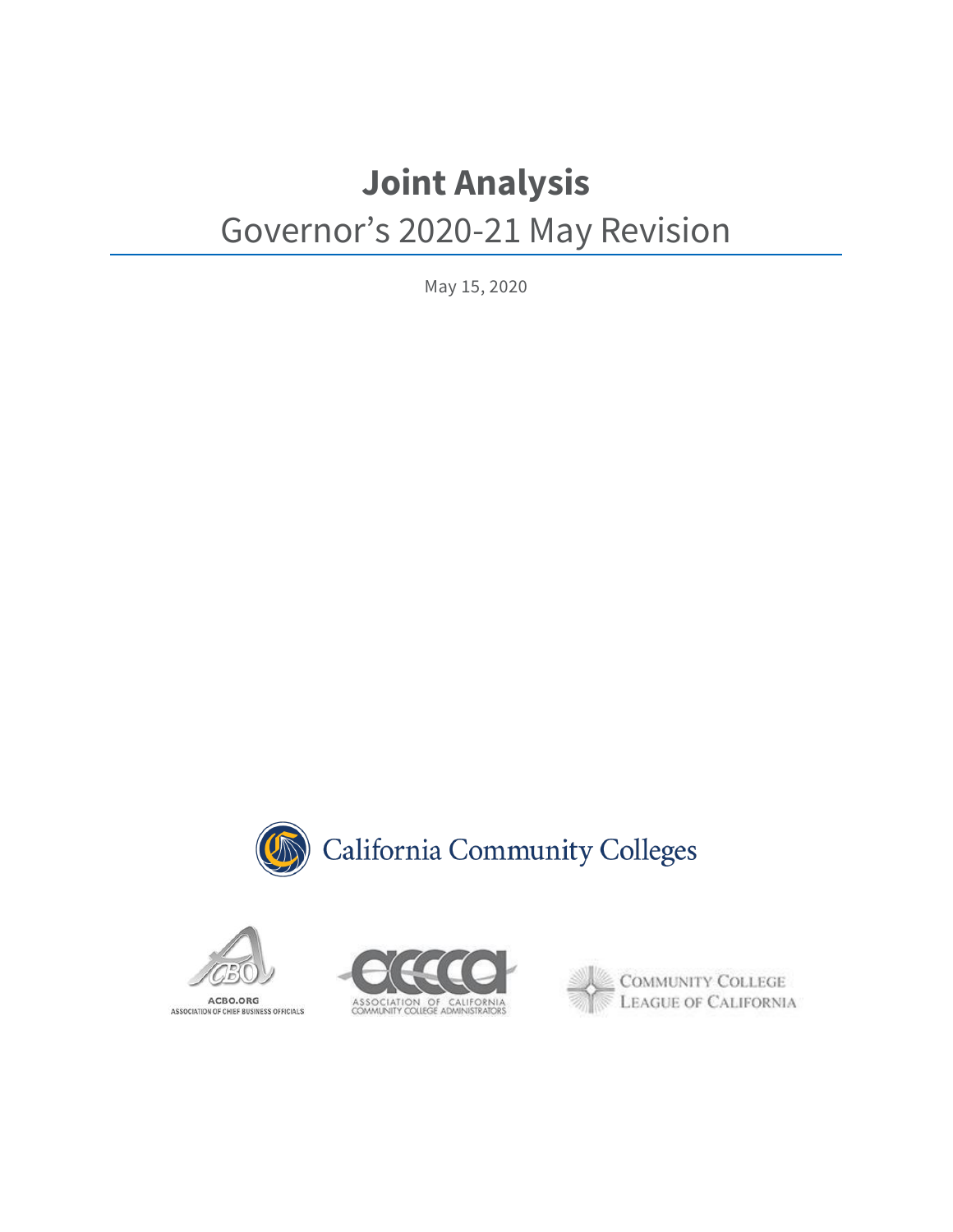### **Background**

This analysis was prepared jointly by:

- Association of California Community College Administrators (ACCCA)
- Association of Chief Business Officials (ACBO)
- California Community Colleges Chancellor's Office (Chancellor's Office)
- Community College League of California (League)

Its purpose is to provide factual information about the Governor's May Revision as a common resource for each organization's further analyses and advocacy efforts. Over the next several months, updated analyses will describe any subsequent versions of the state budget as proposed and approved by the Governor and Legislature.

### **Introduction**

On May 14, Governor Newsom released the May Revision for the 2020-21 fiscal year. Below, we describe major changes in the overall state budget framework since January. We then review proposed May Revision budget adjustments for California Community Colleges (CCC) in detail. (As discussed below, legislative leaders have acknowledged the possibility of state budget revisions in August or September.)

### **Changes in Overall Budget Framework Due to Health Emergency**

The public health emergency associated with the coronavirus disease 2019 (COVID-19) pandemic has resulted in enormous hardship for families, businesses, and governments at all levels. In addition to massive impacts on general health and health systems, the emergency has caused a seismic shift in the state's economic conditions. State economists are confident that California, like the rest of the world, is in a deep recession with outcomes surpassing the worst of the Great Recession by many measures. The Governor's May Revision reflects this new reality.

#### **SEVERE IMPACT ON STATE BUDGET**

*Reversal in Budget Outlook.* The public health emergency has drastically changed California's budget outlook since the release of the Governor's Budget on January 10. At that time, the administration projected a \$5.6 billion surplus for 2020-21 and \$21 billion in reserves, including \$18 billion in the state's Rainy Day Fund. In contrast, the administration's May 7 Fiscal Update projected a \$41 billion decline in revenues by the end of 2020-21 and a \$13 billion increase in health and human services program costs and other pandemic-related expenditures. The result is a projected budget shortfall of \$54 billion, compared with the Governor's January budget proposal. The May Revision reflects the administration's plan to address this deficit.

The Legislative Analyst's Office (LAO), in its May 8 Spring Fiscal Outlook, estimated a substantially lower deficit, ranging from \$18 billion to \$31 billion, by the end of 2020-21. The LAO noted that budget deficits will likely persist until at least 2023-24, depending on how quickly the state's economy recovers from the recession. The May Revision shows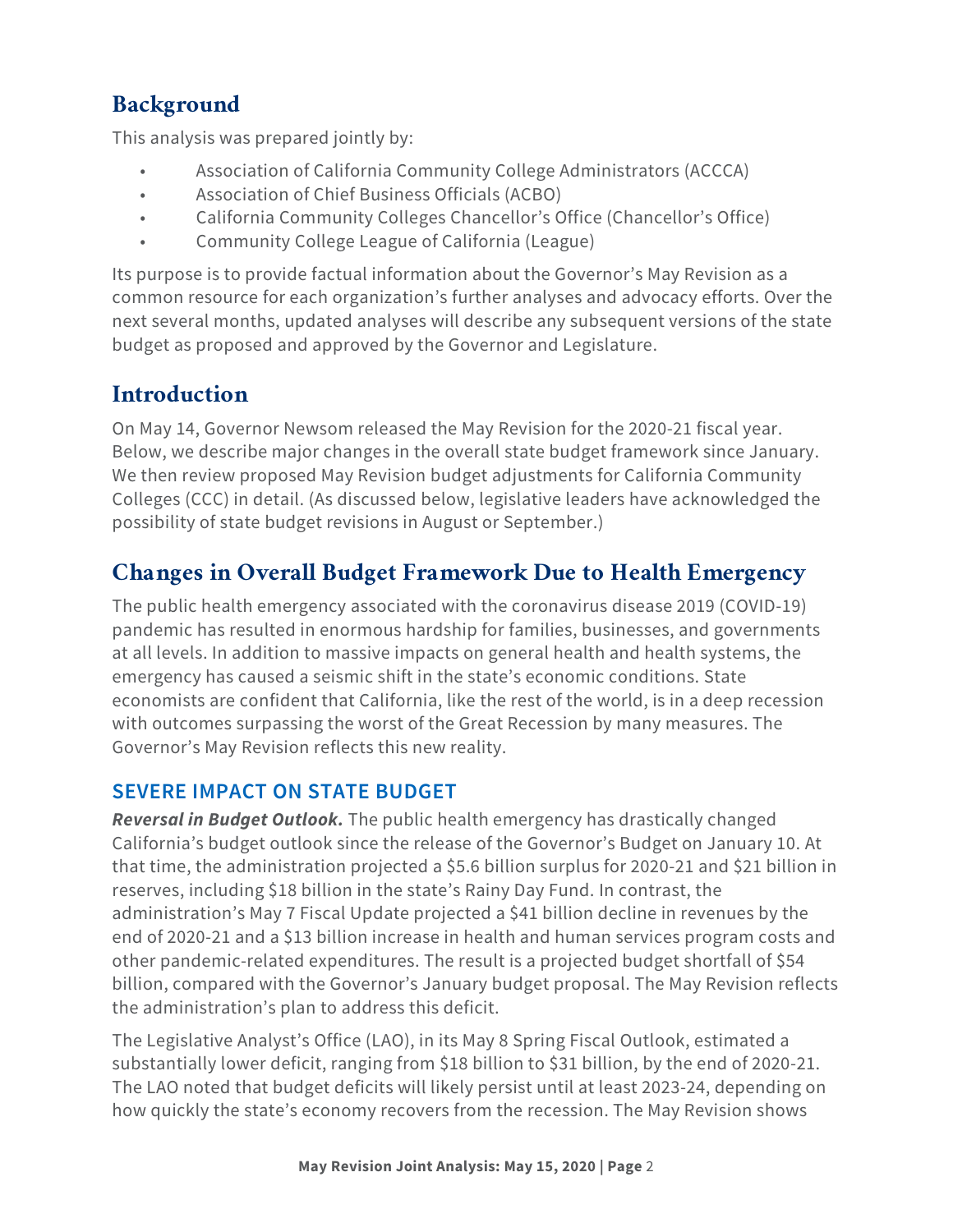similar trends with slightly better projections in 2023-24 whereby the Governor's projection is a \$16 billion deficit in 2023-24.

The differences between the administration's and the LAO's estimates, based on the LAO's preliminary analysis, are due to the administration estimating slightly lower revenues and far higher caseload-driven costs while treating the Governor's January budget proposals largely as baseline costs. By contrast, the LAO used current levels of spending, with adjustments, as its baseline. In the May Revision, the Governor reverses nearly all of his January proposals for new spending and reduces many ongoing expenditures 10% below the baseline levels assumed in the LAO's estimate.

**Uncertainty Regarding State Revenues . . .** On March 4, 2020, Governor Newsom signed Executive Order N-25-20, which acknowledged the impact of COVID-19 on Californians and temporarily extended filing deadlines for a variety of taxes and fees, including state sales and fuel taxes, by 60 days. The order also directed the Franchise Tax Board, the Board of Equalization, and other tax-related agencies to use their administrative authority to extend filing deadlines. On March 18, 2020, the Franchise Tax Board announced the postponement of income tax filing and payment deadlines until July 15, 2020 for all individuals and business entities for 2019 tax returns, 2019 tax return payments, 2020 first and second quarter estimates, 2020 LLC taxes and fees, and 2020 non-wage withholding payments. As a result of these extensions, the state will have no solid basis for revenue estimates until the second half of July, at the earliest.

**. . . And Local Revenues.** On May 6, 2020, the Governor signed Executive Order N-61-20 canceling penalties, interest, and other costs for the failure to pay property taxes or supplemental property tax bills on time through May 6, 2021. This order applies to taxpayer-occupied residential property and real property owned and operated by a taxpayer qualifying as a small business, as long as the taxes owed were not delinquent on March 4 (the date of the state's emergency declaration) and the taxpayer meets other conditions. Consequently, local governments are likely to experience delays in collecting the second installment of 2019-20 property tax payments normally received by April 10. These delays, in turn, postpone the state's ability to estimate Proposition 98 requirements which depend, in part, on local tax revenues.

**Possible Budget Revision(s).** The Governor has indicated that he intends to sign the budget in June, as required by the state Constitution. (Please see Appendix A for an overview of the state budget process.) Legislative leaders have signaled that they expect amendments to the budget, sometimes called a "Budget Bill Junior," once additional information about the state's fiscal condition becomes available in August or September. An amended budget could more fully reflect the impact of the COVID-19 emergency on both revenues and expenditures, and as such, could include additional programmatic budget adjustments. Depending on the duration and severity of the health emergency and its impact on the economy, additional 2020-21 budget revisions could be required in the future. (See page 25 for extension of community college district reporting deadlines in response to the delays in revenue reporting and final budget adoption.)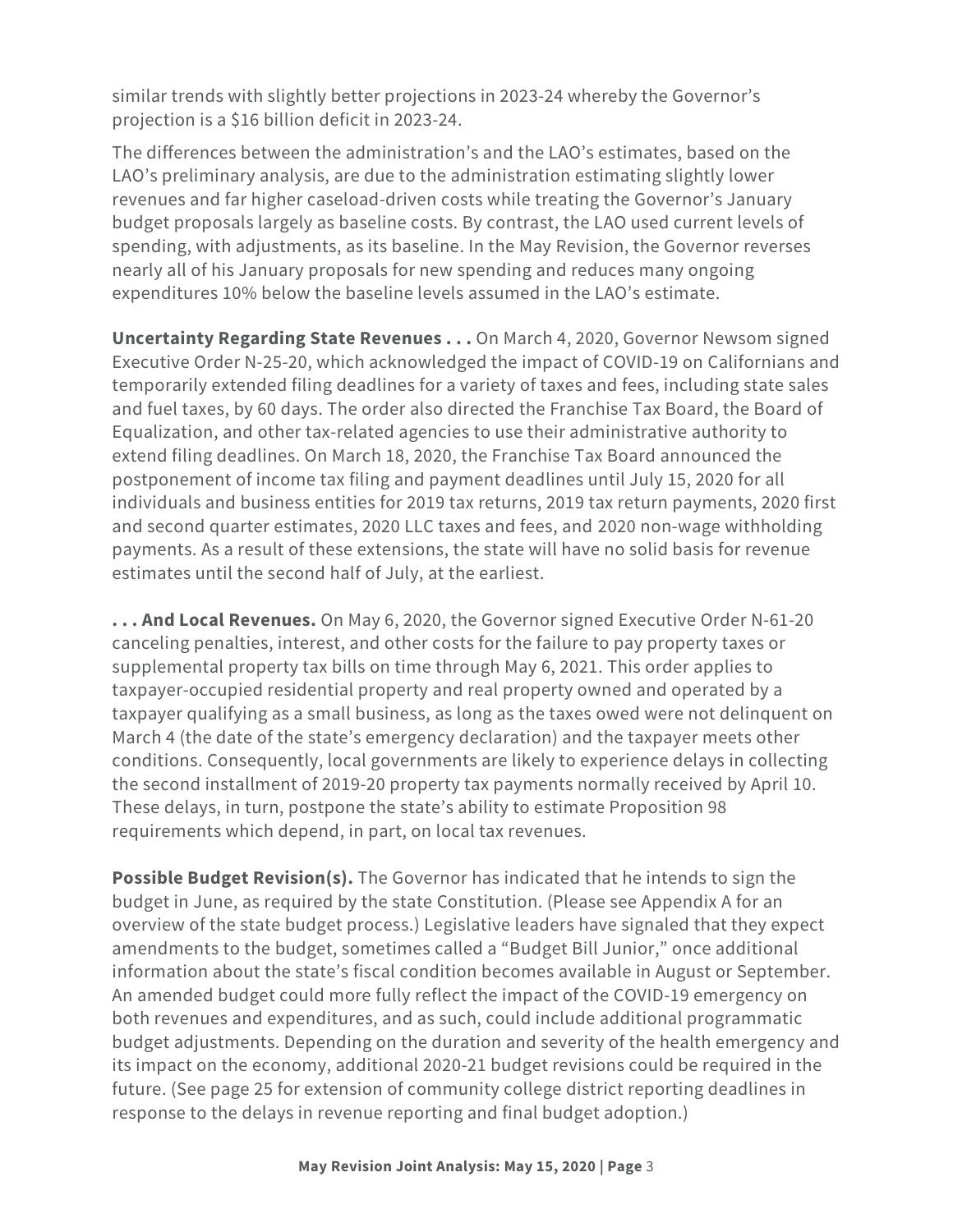### **REVISED SYSTEM BUDGET PRIORITIES**

In March 2020, the California Community Colleges adjusted its system budget priorities for 2020-21 to focus on the fundamental needs of students, faculty, staff, and college administrators. The purpose of the revised budget request is to support colleges through the health crisis while mitigating disruption to instruction, the system's focus on equity, or momentum toward the *Vision for Success*. The revised priorities fall into four main categories:

- **Ongoing Investments:** Increase foundational resources, expand CCC's online education ecosystem, and support part-time faculty.
- **Budget-Neutral Action:** Consolidate multiple disparate funding streams for system support and accountability into a unified CCC System Support Program.
- **One-Time Investments:** Support students' basic needs, help faculty transition to quality online instruction, mitigate the loss of enrollment fees revenue, and improve faculty diversity. Reappropriate expiring funds in critical categorical programs.
- **Non-Proposition 98 Investments:** Approve new Cal Grant framework that focuses resources on the most financially vulnerable students regardless of segment.

The Chancellor shared the revised system budget priorities with the Department of Finance (Finance). In addition, the Chancellor's Office and over 70 statewide, regional, and local education organizations shared these priorities with legislative leaders in an April 23, 2020 letter, adding specific requests for more equitable distribution of federal relief dollars, and emphasizing backfill of shortfalls in property taxes as well as student enrollment fees, and funding of all Board-approved, bond-funded capital outlay projects for 2020-21.

Appendix B compares the Governor's May Revision to the system's revised priorities. These priorities are anticipated to remain relevant beyond the 2020-21 budget, into the next several state budget cycles.

### **COVID-19 RELIEF FUNDS**

#### **Coronavirus Aid, Relief, and Economic Security (CARES) Act**

On March 27, 2020, the U.S. Congress approved, and the President signed into law, the \$2.2 trillion CARES Act. This represents the third phase of federal coronavirus response legislation and includes funding for direct payments to Americans, loans to major industries and small businesses, and a newly created Education Stabilization Fund, among other provisions.

**Higher Education Emergency Relief Fund.** Included in the Education Stabilization Fund is \$13.9 billion designated for higher education institutions. These funds are intended to defray costs related to the COVID-19 emergency, such as professional development for faculty, technology costs associated with a transition to distance education, and grants to students for food, housing, course materials, technology, health care, and child care. Of this amount, 90% was distributed directly to institutions through the Title IV student financial aid distribution system based on a formula primarily weighted toward full-time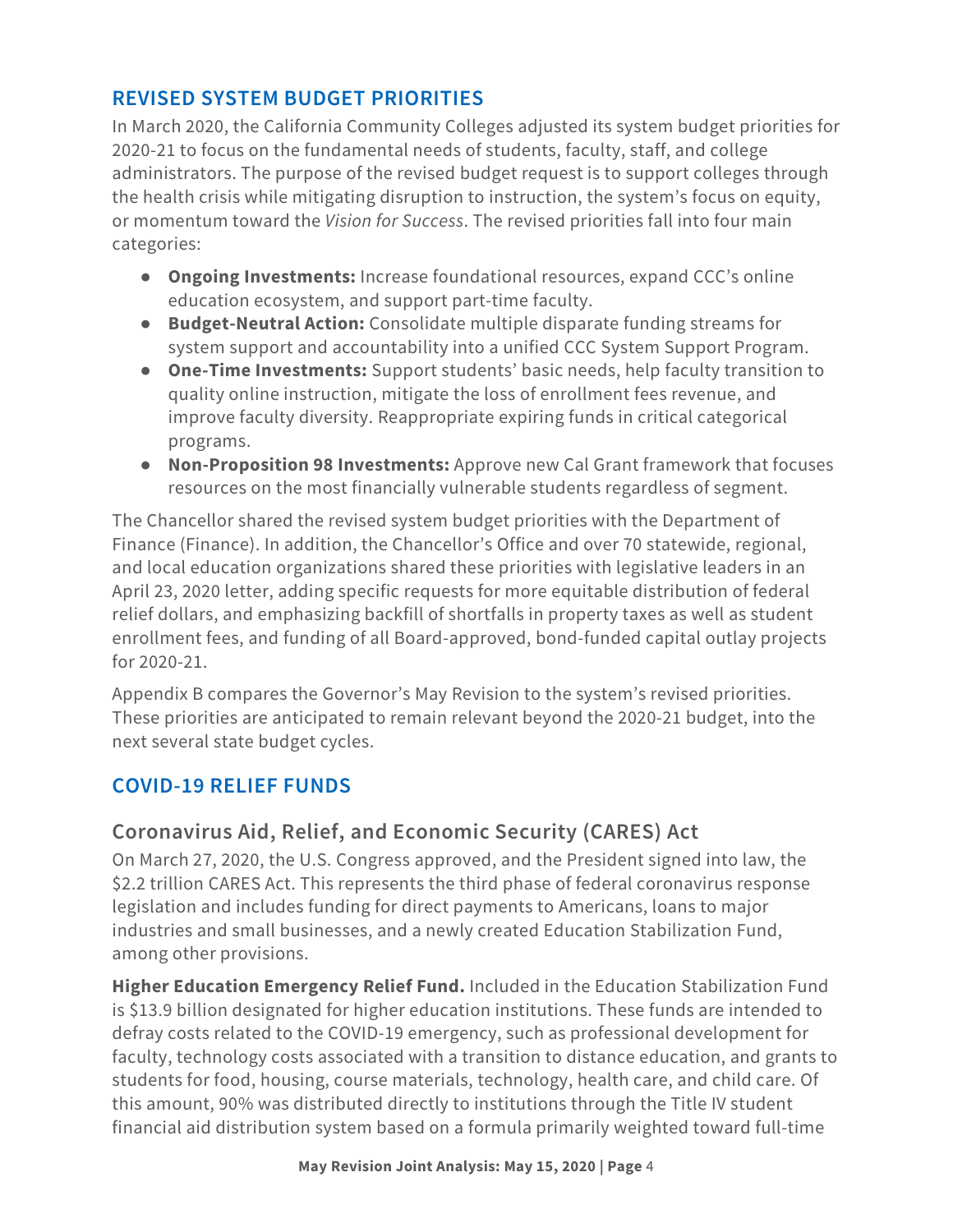enrollment of Pell recipients. (The remaining 10% is for minority-serving institutions and those with the greatest unmet need, as determined by the U.S. Secretary of Education.) Colleges and universities must use at least half the funding they receive to provide direct emergency aid to students. Institutions can use their remaining funds to defray institutional costs related to the delivery of remote instruction or to provide additional support to students.

**Federal Guidance and CCC Lawsuit.** The U.S. Department of Education website [CARES](https://www2.ed.gov/about/offices/list/ope/caresact.html)  [Act: Higher Education Emergency Relief Fund](https://www2.ed.gov/about/offices/list/ope/caresact.html) has additional information, including frequently asked questions, guidance, and details on the allocation of funds by college. The Chancellor's Office and five community college districts filed [a lawsuit](https://www.cccco.edu/About-Us/News-and-Media/Press-Releases/2020-DOE-LIT-PR) earlier this month against the U.S. Department of Education over restrictions it placed on the use of the emergency relief funds. These restrictions prevent veterans, citizens who have not completed a federal financial aid application, and non-citizens, including those with Deferred Action for Childhood Arrival (DACA) status, from receiving assistance.

**CCC Share of Emergency Relief Funds.** California's share of higher education relief funds is \$1.7 billion, with \$580 million for CCC. California State University receives \$525 million, the University of California receives \$260 million, and private for-profit and nonprofit institutions receive \$338 million. Adult schools and regional occupational programs that qualify as Title IV postsecondary institutions receive \$4 million. The May Revision notes that the Newsom administration expects the higher education segments to set aside a portion of their relief funding to provide emergency grants to foster youth.

**Governor's Emergency Education Relief (GEER) Funds.** In addition to relief funds specifically earmarked for higher education institutions, the CARES Act provides \$3 billion in more flexible education relief funds for Governors to allocate. These funds are apportioned to states based on their population aged 5‑24 (60%) and the number of children in poverty or meeting other specified criteria (40%). The funding is to support (1) emergency grants to higher education institutions most impacted by the COVID-19 outbreak, as determined by the Governor; (2) emergency grants to elementary and secondary schools most impacted by the outbreak, as determined by the State Department of Education; and (3) grants to any education-related entity for providing emergency education services, child care, social and emotional support, or job protection. States have considerable discretion in deciding how to allocate funding among these three categories. California is receiving \$355 million in GEER funding. The administration indicates that it plans to allocate the entire amount of these funds to K-12 education to mitigate learning loss resulting from school closures.

**State Maintenance of Effort Requirement.** To qualify for certain components of CARES Act funding, states had to agree to maintain their support for higher education and K-12 education at the average annual level they provided in the prior three fiscal years. However, the U.S. Secretary of Education may waive this requirement for states that experience a "precipitous decline in financial resources."

**Additional Information Online.** The CARES Act includes several other provisions benefiting students, including flexibility in federal financial aid programs, temporary relief for student borrowers, and increased funding for federal nutrition assistance. The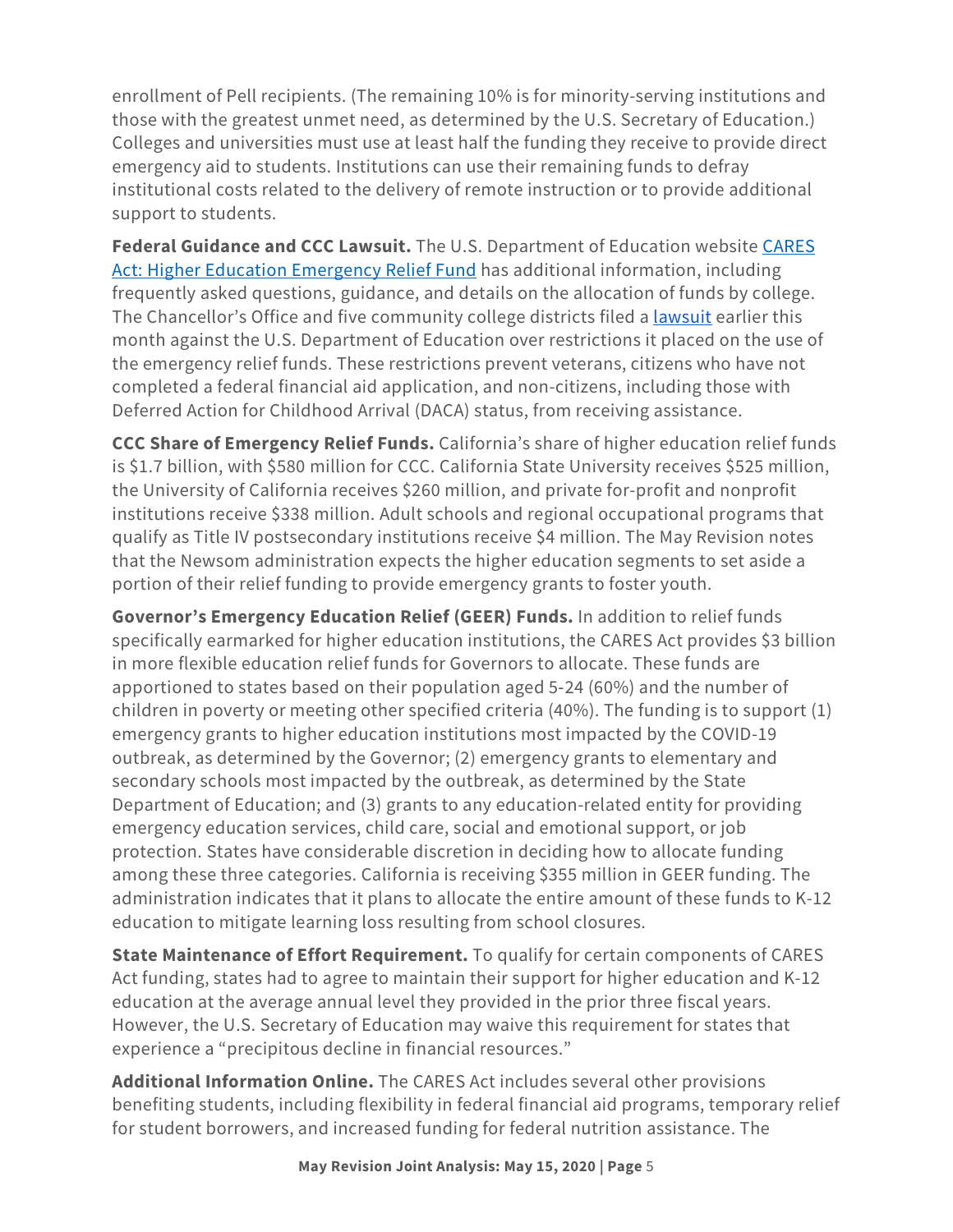Chancellor's Office [CARES Act web page](https://www.cccco.edu/About-Us/Chancellors-Office/Divisions/College-Finance-and-Facilities-Planning/CARES-Act) includes frequently asked questions, accounting guidance, and Chancellor's Office memos. In addition, the LAO's An Overview of Federal [Higher Education Relief](https://lao.ca.gov/Publications/Report/4225) includes information about financial aid modifications and other CARES Act provisions.

### **Changes to CCC Funding**

In this section, we omit further discussion of major policy changes proposed in the Governor's January budget (and described in our January analysis) that are no longer part of the Governor's proposal. We detail changes to the remaining items and new proposals presented as part of the May Revision.

### **PROPOSITION 98 ESTIMATES**

**Minimum Guarantee.** Table 1 shows Finance's estimates of the Proposition 98 minimum guarantee for the prior, current, and budget years as of the May Revision, for all Proposition 98 programs. The minimum guarantee is slightly higher than projected in January for 2018-19, and substantially lower than projected in January for 2019-20 and 2020-21. Lower General Fund revenues, as well as slower growth in local property tax revenue, account for most of the decline in the minimum guarantee.

| <b>Minimum Guarantee</b> | Governor's<br><b>Budget (GB)</b> | <b>May Revision</b> | <b>Change from</b><br><b>GB (Amount)</b> | <b>Change from</b><br><b>GB (Percent)</b> |
|--------------------------|----------------------------------|---------------------|------------------------------------------|-------------------------------------------|
| 2018-19                  | \$78,448                         | \$78,740            | \$292                                    | 0.4%                                      |
| <b>General Fund</b>      | 54,506                           | 54,746              | 240                                      | $0.4\%$                                   |
| Local property tax       | 23,942                           | 23,994              | 52                                       | 0.2%                                      |
| 2019-20                  | \$81,573                         | \$77,374            | $-54,199$                                | $-5.1%$                                   |
| <b>General Fund</b>      | 56,405                           | 52,352              | $-4,053$                                 | $-7.2\%$                                  |
| Local property tax       | 25,168                           | 25,022              | $-146$                                   | $-0.6%$                                   |
| 2020-21                  | \$84,048                         | \$70,490            | $-$13,559$                               | $-16.1%$                                  |
| <b>General Fund</b>      | 57,573                           | 44,872              | $-12,702$                                | $-22.1%$                                  |
| Local property tax       | 26,475                           | 25,618              | $-857$                                   | $-3.2\%$                                  |

### **Table 1: Proposition 98 Funding by Source (In Millions)**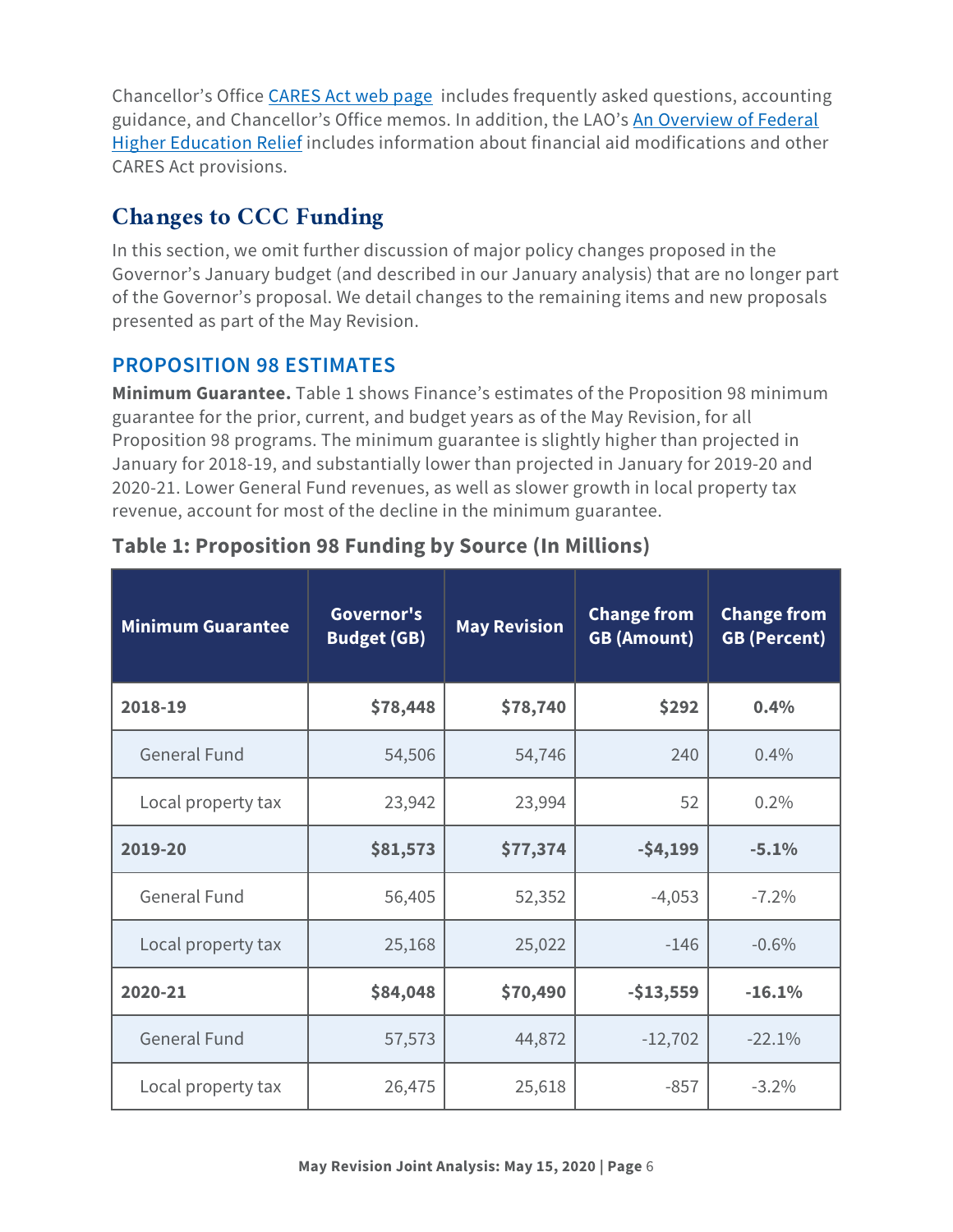**Withdrawal from Public School System Stabilization Account (PSSSA).** Proposition 2, approved by voters in November 2014, created the PSSSA, a new state reserve for schools and community colleges. Under Proposition 2, transfers are made to this account only if several conditions are satisfied. In 2019-20—the first year in which transfers have been required—the state deposited \$377 million to the PSSSA. (In January, the Governor's Budget estimated this amount at \$524 million.) The May Revision reverses this deposit, providing a small cushion to Proposition 98 budgets in 2019-20. Finance allocates the \$377 million between K-12 and CCC using the traditional split of Proposition 98 funds. The May Revision assumes that no deposits to the PSSSA will be required in 2020-21.

### **CCC FUNDING LEVELS**

Table 2 shows the estimated minimum guarantee for CCC at the May Revision. The Governor proposes to fund CCC at these levels. The CCC share of Proposition 98 funding is at the traditional share of 10.93% in each of these years. Included in this share is a small amount of pass-through funding for school district-based apprenticeship programs. Prior to calculating the CCC share, funding for the Adult Education, Adults in Correctional Facilities, and K-12 Strong Workforce programs, as well as transfers to the PSSSA, are excluded from the total.

| Table 2: California Community Colleges Proposition 98 Funding by Source |  |  |
|-------------------------------------------------------------------------|--|--|
| (In Millions)                                                           |  |  |

| <b>Minimum Guarantee</b>   | Governor's<br><b>Budget (GB)</b> | <b>May</b><br><b>Revision</b> | <b>Change</b><br>from GB<br>(Amount) | <b>Change</b><br>from GB<br>(Percent) |
|----------------------------|----------------------------------|-------------------------------|--------------------------------------|---------------------------------------|
| 2018-19                    | \$8,503                          | \$8,521                       | \$17                                 | 0.2%                                  |
| <b>General Fund</b>        | 5,426                            | 5,427                         | 0.4                                  | $0.0\%$                               |
| Local property tax         | 3,077                            | 3,094                         | 17                                   | 0.5%                                  |
| 2019-20                    | \$8,770                          | \$8,369                       | $-5401$                              | $-4.6%$                               |
| <b>General Fund</b>        | 5,516                            | 5,177                         | $-339$                               | $-6.1\%$                              |
| Local property tax         | 3,254                            | 3,192                         | $-62$                                | $-1.9%$                               |
| 2020-21                    | \$9,088                          | \$7,629                       | $-51,459$                            | $-16.1%$                              |
| <b>General Fund</b>        | 5,652                            | 4,323                         | $-1,329$                             | $-23.5%$                              |
| Local property tax         | 3,435                            | 3,305                         | $-130$                               | $-3.8%$                               |
| <b>Change from 2019-20</b> | \$318                            | $-5741$                       | N/A                                  | N/A                                   |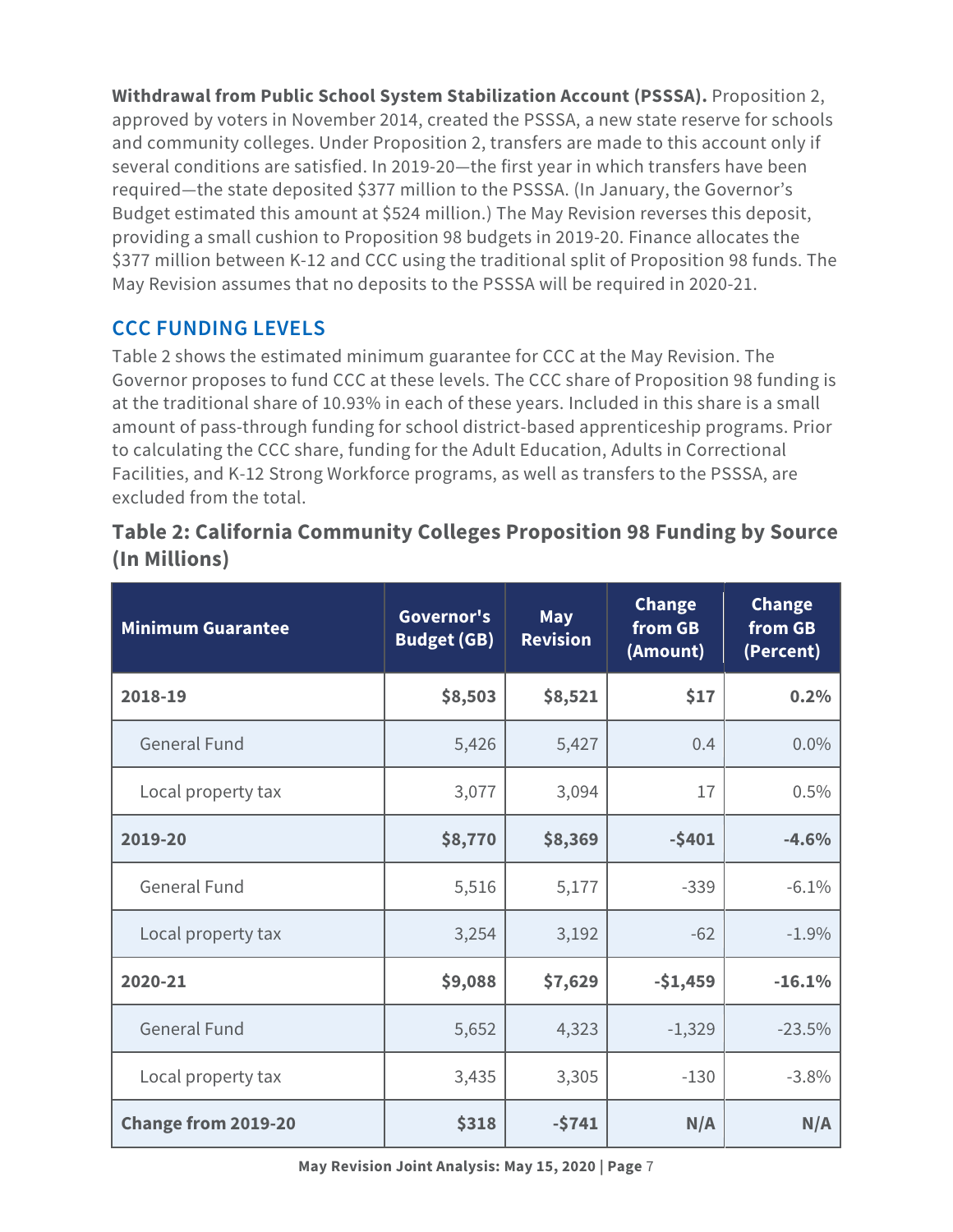| <b>General Fund</b>             | 136 | $-854$ | N/A | N/A |
|---------------------------------|-----|--------|-----|-----|
| Local property tax              | 181 | 113    | N/A | N/A |
| <b>Percent Change from 2019</b> | 4%  | $-9%$  | N/A | N/A |
| <b>General Fund</b>             | 2%  | $-16%$ | N/A | N/A |
| Local property tax              | 6%  | 4%     | N/A | N/A |

#### **CHANGES IN FUNDING**

**Ongoing Funding.** The Governor's May Revision reduces ongoing funding for CCC in 2020- 21 by \$1.1 billion compared to the Governor's January proposal, as reflected in Table 3. Most notably, the proposal reduces Student Centered Funding Formula support by roughly 10% (including the elimination of a planned COLA), reduces the Strong Workforce Program by 55%, and reduces five categorical programs, each by 15%, reduces Calbright College by 15%, and reduces the Adult Education program by 10%. The Governor rescinds all of his January proposals for new, ongoing Proposition 98 spending except \$10 million for immigrant legal services. Details on these changes are discussed later in this analysis.

**One-Time Funding.** The May Revision eliminates all one-time CCC funding proposed in January and shifts June apportionment payments for 2019-20 (\$330 million) and 2020-21 (\$662 million) to the following fiscal years.

### **Amid Reductions, Governor Emphasizes Access and Equity**

The Governor articulates expectations for CCC and other segments to maintain access to higher education, especially for underrepresented students. Specifically, the Governor expects colleges and universities to absorb budget reductions without reducing full-time equivalent enrollment, support for students' basic needs, or services to assist underrepresented students.

The Governor proposes that, to achieve this, the segments work together to expand and improve the quality of online programs, collaborate on a single statewide learning management system, and adopt policies that better enable underrepresented students to access higher education. In addition, the Governor calls for the segments to expand the use of competency-based learning and credit by examination in a collaborative way such that institutions across segments are awarding similar credit for similar student learning outcomes. The administration requests that the segments set systemwide goals for the share of courses available using open educational resources and offered online, the share of students earning credit through competency-based learning or by examination, and the use of priority registration for underrepresented students.

The administration acknowledges that intersegmental efforts to streamline instruction would not be sufficient to reduce institutional budgets to May Revision levels. In addition to these measures, institutions would have to adopt some combination of class size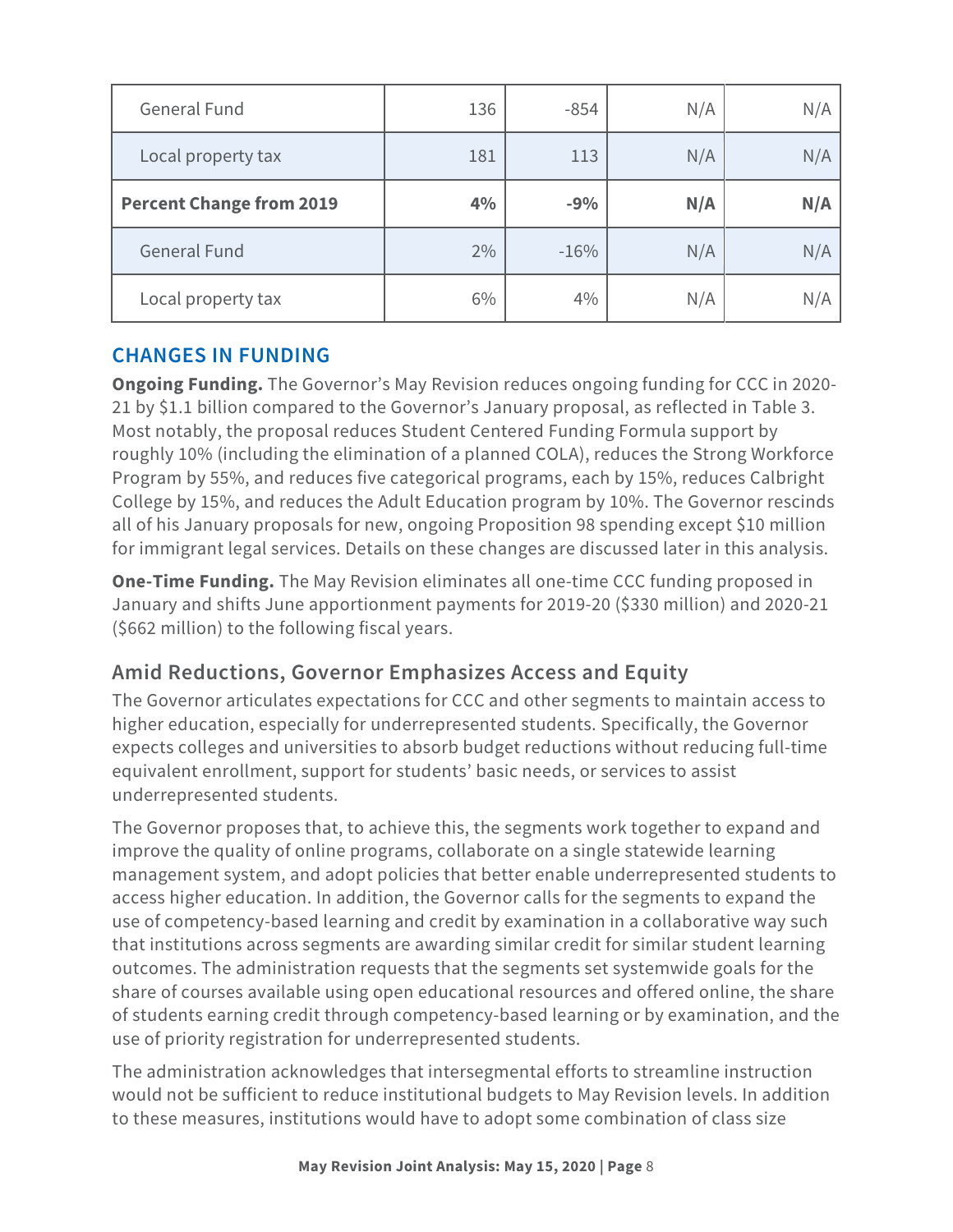increases and personnel reductions to achieve the targeted budget reductions and meet the Governor's goal of maintaining access.

To provide additional flexibility to districts in light of these reductions, the May Revision includes legislation to permit the use of certain restricted fund balances from optional campus fees to address COVID-19-related costs, particularly costs to maintain access and services for underrepresented students.

With respect to affordability, the May Revision maintains Cal Grants at current funding levels, including preserving access awards for students who are parents of dependent children. The May Revision also maintains full funding for the California College Promise (AB 19, Santiago, 2017) and Student Success Completion Grants.

### **Table 3: Proposed 2020-21 Changes in CCC Proposition 98 Funding (In Millions)**

| <b>Adjustments</b>                                                   | Governor's<br><b>Budget</b> | <b>May</b><br><b>Revision</b> | <b>Change</b> |
|----------------------------------------------------------------------|-----------------------------|-------------------------------|---------------|
| 2019-20 Revised Budget <sup>a</sup>                                  | \$8,769.8                   | \$8,369.2                     | $-$400.6$     |
| <b>TECHNICAL ADJUSTMENTS</b>                                         |                             |                               |               |
| Remove one-time spending / add back one-<br>time reductions          | $-528.6$                    | \$373.6                       | \$402.1       |
| Student Centered Funding Formula base<br>adjustments                 | 9.7                         | 39.6                          | 29.9          |
| Other technical adjustments                                          | 1.6                         | $-32.0$                       | $-33.6$       |
| Reductions from programs above the split                             | 0.0                         | 14.6                          | 14.6          |
| <b>Subtotal Technical Adjustments</b>                                | $-517.3$                    | \$395.9                       | \$413.1       |
| <b>POLICY ADJUSTMENTS</b>                                            |                             |                               |               |
| <b>Ongoing</b>                                                       |                             |                               |               |
| Reduce Student Centered Funding Formula<br>allocations by 10 percent | \$0.0                       | $-5593.0$                     | $-5593.0$     |
| Provide COLA for Student Centered<br>Funding Formula (2.29% / 0%)    | 167.2                       | 0.0                           | $-167.2$      |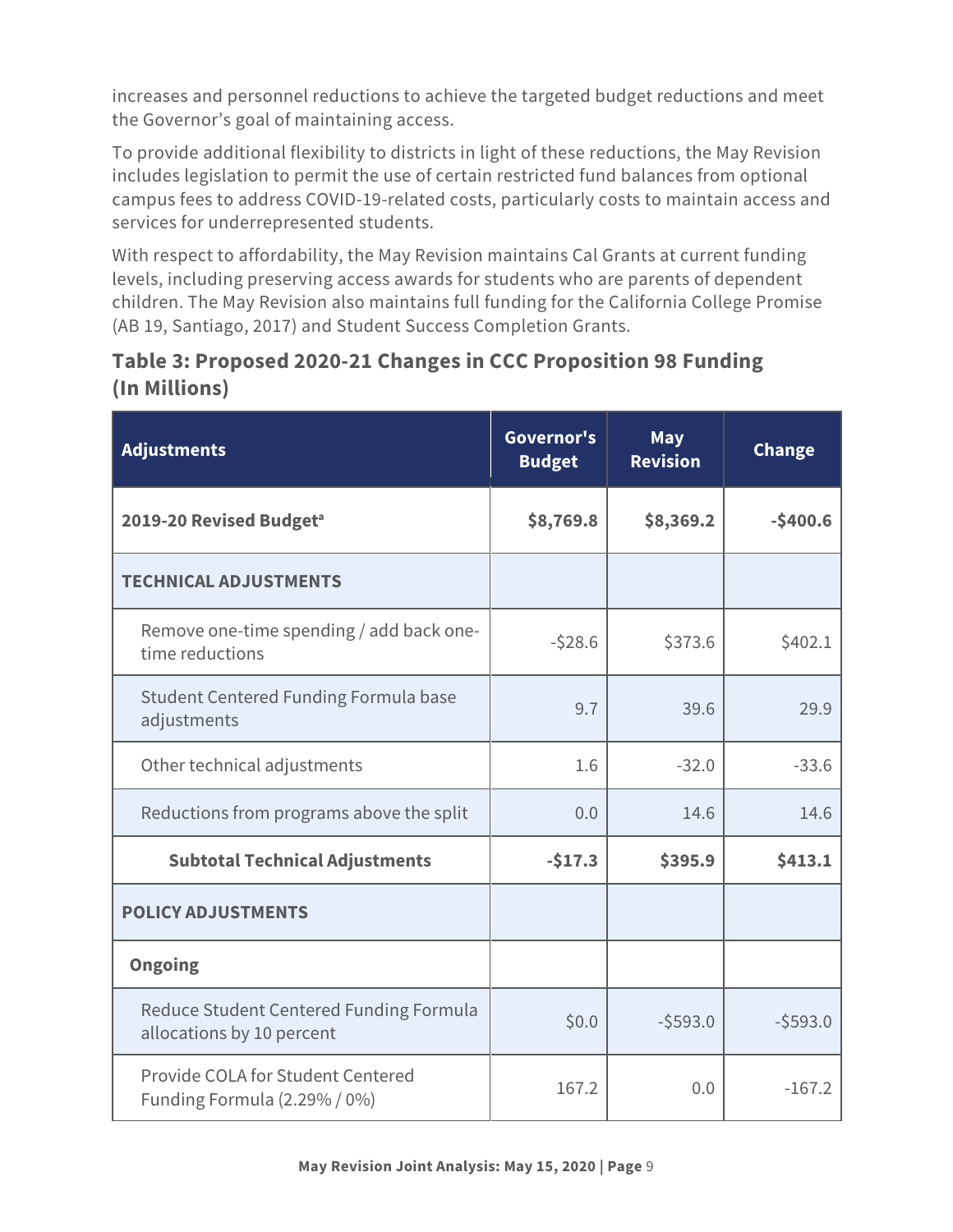| Reduce CCC Strong Workforce Program<br>funding                                | 0.0                                  | $-128.9$ | $-128.9$ |
|-------------------------------------------------------------------------------|--------------------------------------|----------|----------|
| Reduce Student Equity and Achievement<br>Program funding                      | 0.0                                  | $-68.8$  | $-68.8$  |
| Fund enrollment growth (0.5% / 0%)                                            | 31.9                                 | 0.0      | $-31.9$  |
| Support existing apprenticeship<br>coursework                                 | 27.8                                 | 0.0      | $-27.8$  |
| Consolidate dispersed support<br>appropriations into a single program         | Legislation<br>and funding<br>shifts | $-18.8$  | $-18.8$  |
| <b>Adjust Student Success Completion Grant</b><br>funding for recipients      | $-9.4$                               | 9.1      | 18.4     |
| Expand California Apprenticeship Initiative                                   | 15.0                                 | 0.0      | $-15.0$  |
| Support districts' food pantry services                                       | 11.4                                 | 0.0      | $-11.4$  |
| Provide COLA for certain categorical<br>programs <sup>b</sup> (2.29% / 0%)    | 9.2                                  | $-0.1$   | $-9.3$   |
| Reduce Part-Time Faculty Compensation<br>and Office Hours funding             | 0.0                                  | $-7.1$   | $-7.1$   |
| <b>Fund Dreamer Resource Liaisons and</b><br>related support services         | 5.8                                  | 0.0      | $-5.8$   |
| Fund instructional materials for dual<br>enrollment students                  | 5.0                                  | 0.0      | $-5.0$   |
| Reduce California Online Community<br>College (CalBright College) funding     | 0.0                                  | $-3.0$   | $-3.0$   |
| Adjust California College Promise for<br>recipients                           | $-1.5$                               | $-3.8$   | $-2.3$   |
| Reduce Academic Senate for Community<br>Colleges funding                      | 0.0                                  | $-0.3$   | $-0.3$   |
| Continue legal services support for<br>immigrant students, faculty, and staff | 10.0                                 | 10.0     | 0.0      |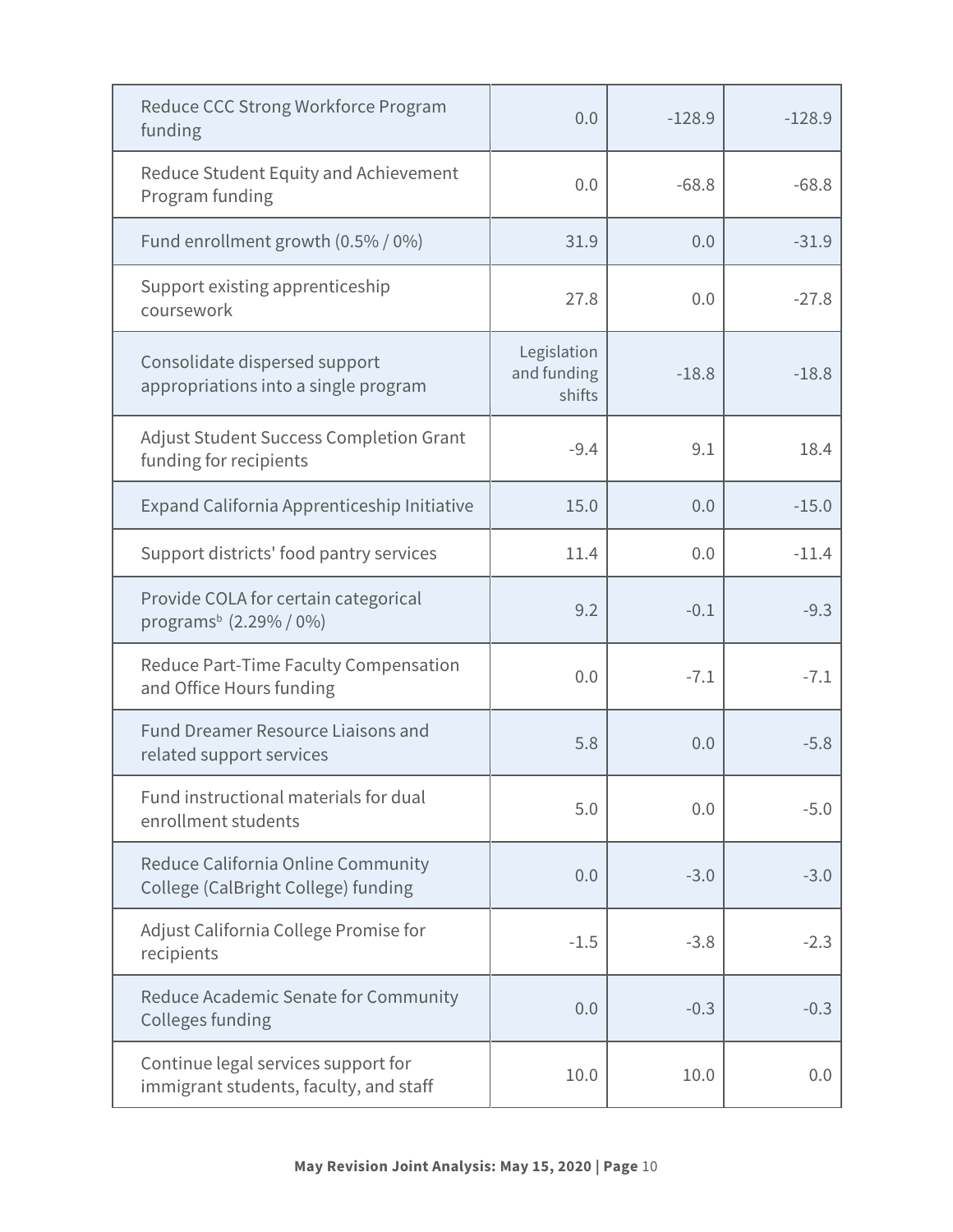| <b>Subtotal Ongoing Policy</b>                                                   | \$272.4   | $-5804.5$ | $-$1,076.9$ |
|----------------------------------------------------------------------------------|-----------|-----------|-------------|
| <b>One-Time</b>                                                                  |           |           |             |
| Defer apportionment payments from 2020-<br>21 to 2021-22                         | \$0.0     | $-5662.1$ | $-5662.1$   |
| Defer apportionment payments from 2019-<br>20 to 2020-21                         | 0.0       | 330.1     | 330.1       |
| Expand work-based learning within Guided<br>Pathways                             | 20.0      | 0.0       | $-20.0$     |
| Create statewide pilot fellowship program<br>for diverse hiring                  | 15.0      | 0.0       | $-15.0$     |
| Augment support for part-time faculty<br>office hours                            | 10.0      | 0.0       | $-10.0$     |
| Expand Zero Textbook Cost pathways                                               | 10.0      | 0.0       | $-10.0$     |
| Fund deferred maintenance and<br>instructional equipment (one-time) <sup>c</sup> | 7.6       | 0.0       | $-7.6$      |
| <b>Subtotal One-Time Policy</b>                                                  | \$62.6    | $-5332.0$ | $-5394.6$   |
| <b>TOTAL CHANGES</b>                                                             | \$317.8   | $-5740.6$ | $-$1,058.4$ |
| 2020-21 Proposed Budget <sup>a</sup>                                             | \$9,087.6 | \$7,628.6 | $-51,459.0$ |

*a Amounts exclude Adult Education Program and K-12 Strong Workforce Program funding.*

*b Applies to CalWORKs, Campus Childcare, DSPS, EOPS, apprenticeships, and Mandates Block Grant programs.*

*<sup>c</sup> The Governor's Budget also included \$8.1 million in 2019-20 funds and \$1.5 million in reappropriations, which combined with the \$7.6 million in one-time funds totaled \$17.2 million for deferred maintenance and instructional equipment. All of these components are eliminated in the May Revision.*

*COLA=Cost-of-living adjustment.*

#### **Apportionments**

**Allocating Apportionment Reductions.** Compared with revised 2019-20 apportionment funding, the 2020-21 May Revision level is 12% lower. (Apportionment funding for 2019-20 did not change significantly in the May Revision.) The May Revision includes trailer bill language requiring the Chancellor's Office to proportionally reduce each district's apportionment allocation by reducing the funding rates and/or revenue protections. For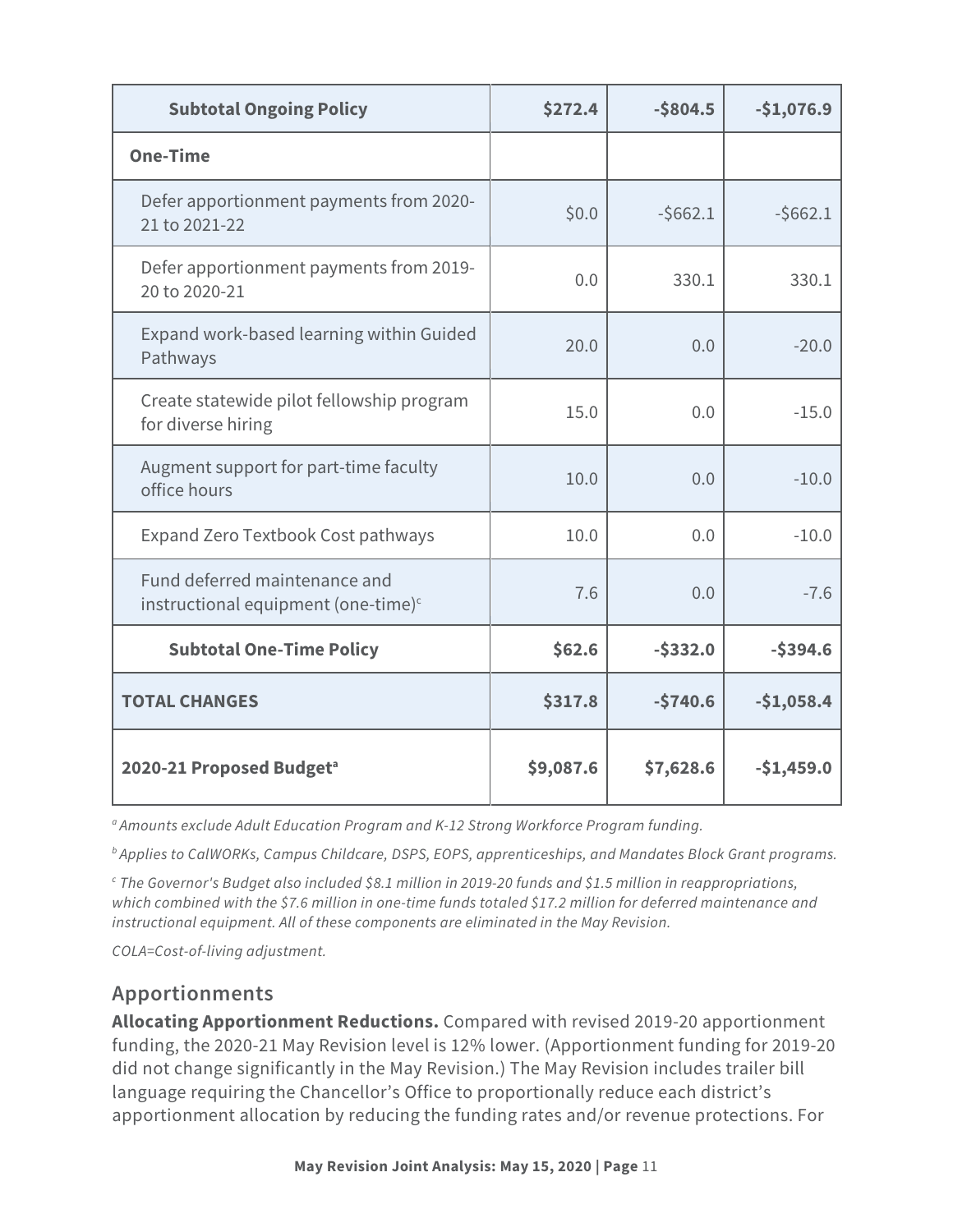community supported districts, the language requires the Chancellor to achieve proportional reductions through categorical program funding. The language also specifies that, for the calculation of the three-year rolling average for the base allocation for 2020- 21, funded credit full-time equivalent enrollment for 2019-20 (as adjusted for shifts in summer enrollment between fiscal years) may be used in place of funded credit enrollment for 2020-21. Similarly, for the calculation of the supplemental, student success, and equity allocations for 2020-21, data from 2018-19 may be used in place of 2019-20 data.

**Payment Deferrals.** Apportionment reductions for 2019-20 are further modified by shifting May and June 2020 payments to the budget year. Similarly, payments in the latter months of 2020-21 would be deferred to the 2021-22 fiscal year under the Governor's plan.

**Changes to Student Centered Funding Formula for 2020-21.** Consistent with the Governor's January proposal, the May Revision proposes continued implementation of the Student Centered Funding Formula, with a deficit factor as noted above. The May Revision extends the formula's existing hold harmless (minimum revenue) provision by two years through 2023-24. In years without base reductions, Districts will receive at least the 2017-18 TCR, adjusted by COLA each year. However, due to the base reduction imposed for 2020-21, the hold harmless (minimum revenue) funding will be reduced proportionally with other elements in the formula.

**Final Student Centered Funding Formula Rates.** The 2019 Budget Act tasks the Chancellor's Office with determining the formula's final 2019-20 funding rates based on total computational revenue of \$7.43 billion as determined by Finance. On February 24, the Chancellor's Office published preliminary rates. Updated rates were provided to Finance in April that reflected slight revisions to FTES, supplemental and success metrics, and a change to available resources. Table 4 reflects the final 2019-20 rates. The May Revision includes trailer bill language to codify these rates. Beginning in 2020-21, these funding rates are to be adjusted by COLA and other base adjustments, and the distribution of funds across the three allocations (base, supplemental, and student success) is to be determined by changes in the underlying factors. Because no COLA is provided for 2020-21, the 2019-20 rates will remain in place, however, the targeted reductions included in the Budget Act will require proportional adjustments to allocations, effectively reducing the funding rates.

**Foregone Growth and Cost-of-Living Adjustments (COLA).** The proposal includes no enrollment growth funding or COLA for apportionments. (For comparison, the January proposal estimated growth and COLA rates at 0.5% and 2.29%, respectively, yet the final COLA rate is 2.31%).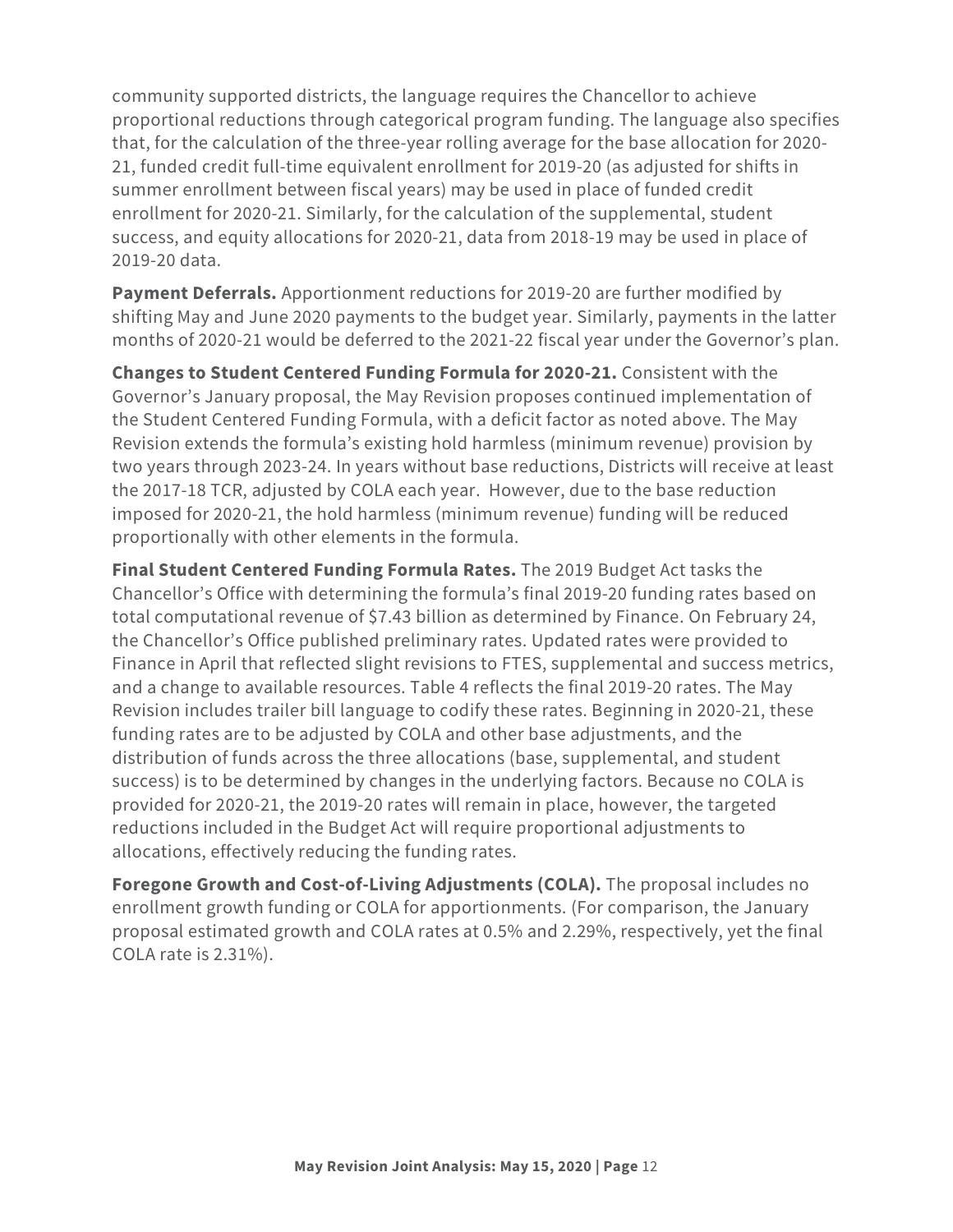| <b>Allocations</b>                           | 2018-19<br><b>Rates</b> | 2019-20<br><b>Final</b><br><b>Rates</b> | <b>Change From</b><br>2018-19<br>(Amount) | <b>Change From</b><br>2018-19<br>(Percent) |
|----------------------------------------------|-------------------------|-----------------------------------------|-------------------------------------------|--------------------------------------------|
| Base Credit <sup>a</sup>                     | \$3,727                 | \$4,009                                 | \$282                                     | 7.6%                                       |
| Supplemental Point Value                     | 919                     | 948                                     | 29                                        | 3.2%                                       |
| <b>Student Success Main Point</b><br>Value   | 440                     | 559                                     | 119                                       | 27.0%                                      |
| <b>Student Success Equity Point</b><br>Value | 111                     | 141                                     | 30                                        | 27.0%                                      |
| Incarcerated Credit <sup>a</sup>             | 5,444                   | 5,622                                   | 178                                       | 3.3%                                       |
| Special Admit Credit <sup>a</sup>            | 5,444                   | 5,622                                   | 178                                       | 3.3%                                       |
| CDCP                                         | 5,444                   | 5,622                                   | 178                                       | 3.3%                                       |
| Noncredit                                    | 3,274                   | 3,381                                   | 107                                       | 3.3%                                       |

### **Table 4: Final 2019-20 Student Centered Funding Formula Rates**

*a Ten districts receive higher credit FTE rates, as specified in the trailer bill.*

### **Strong Workforce Program Reduction**

The Governor's May Revision reduces funding for the CCC Strong Workforce Program from \$248 million in 2019-20 to \$100 million ongoing in 2020-21. Concurrently, the administration proposes new trailer bill language to expedite the development of shortterm workforce programs and courses. The programs are to focus on economic recovery, reskilling, and upskilling, and result in job placement. Additionally, each program is to have at least one proven employer partner. Districts would be required to provide verification of job vacancies, numbers of students served, completion rates, and job placement rates. The language also calls on districts, where possible, to use competencybased approaches and credit for prior learning. Programs should also be designed such that students could transition from short-term, noncredit programs into credit or noncredit courses and programs.

### **Other Program Reductions**

The May Revision reduces funding by 15% for five categorical programs: the Student Equity and Achievement Program, CCC System Support Program (see below), Part-Time Faculty Office Hours, Part-Time Faculty Compensation, and CCC Academic Senate. The May Revision also reduces funding for the Calbright College by 15%. The proposal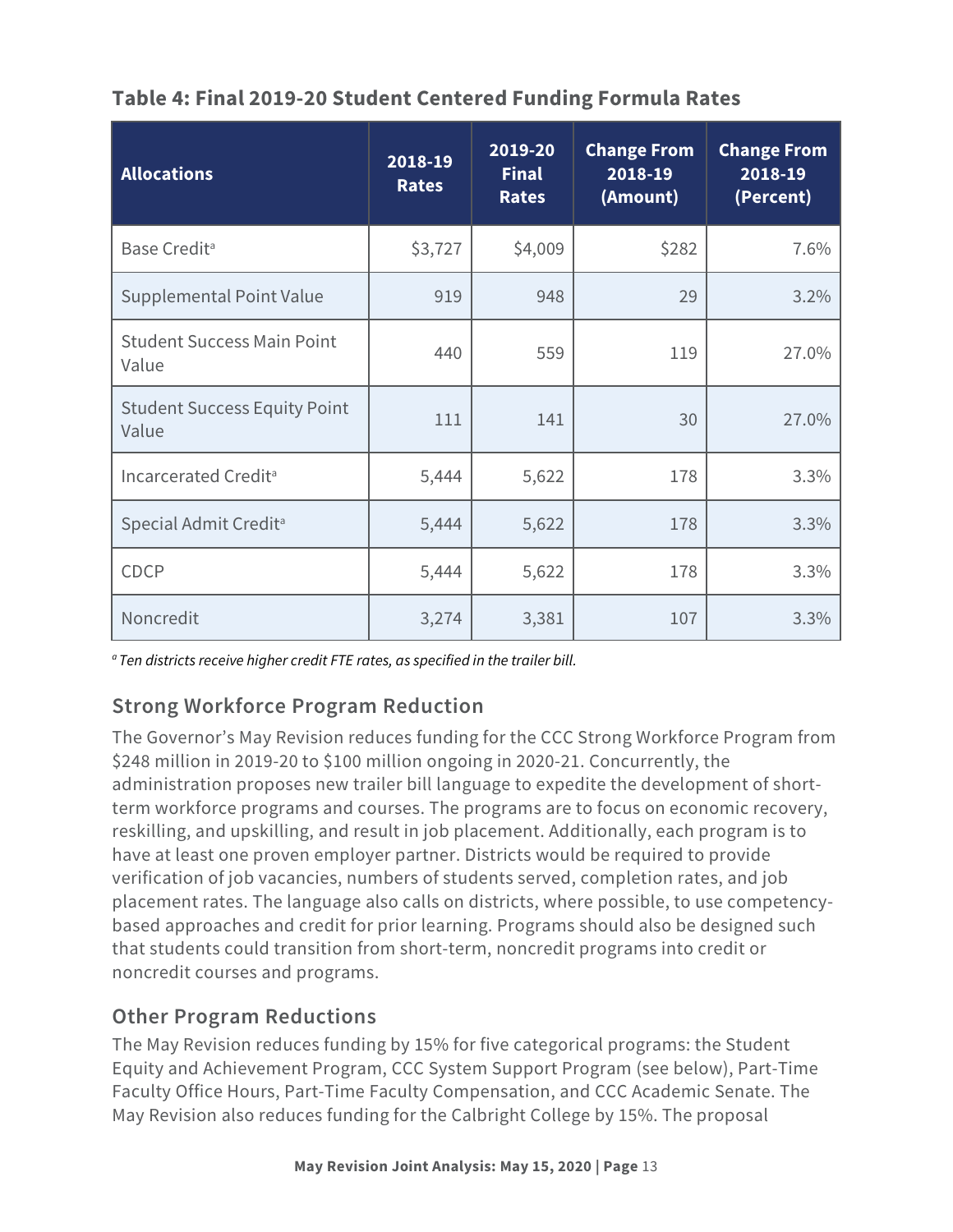includes caseload adjustments to several categorical programs but does not include COLAs. The May Revision includes trailer bill language requiring districts to support oncampus food pantries and Dreamer Resource Liaisons as conditions for participating in the Student Equity and Achievement Program.

### **CCC System Support Program**

**Proposal Consolidates Dispersed Support Appropriations into a Single Program.** The

May Revision maintains the Governor's January proposal to shift funding from existing categorical set-asides and statewide programs to a new CCC System Support Program but reduces the new program by 15% from the January proposal. Trailer bill language specifies that the new program would absorb all or a portion of existing budgetary setasides for administrative and statewide activities from the following programs:

- Integrated Technology
- Institutional Effectiveness Initiative
- Online Education Initiative
- Student Equity and Achievement Program
- CCC Strong Workforce Program
- Statewide Media Campaigns
- NextUp (foster youth program)
- Transfer Education and Articulation

The trailer bill language requires the Board of Governors to annually adopt a budget for the new program and report on expenditures for the prior fiscal year, providing greater transparency and accountability than current practices. Under the proposed language, many statewide programs would remain in place initially, and would undergo review for possible improvements as their existing contract terms expire. The May Revision adds intent language indicating that savings gained from program administration be used to increase levels of service consistent with the system's *Vision for Success*.

### **Temporary Reduction in Pension Costs**

The May Revision redirects funds previously designated for a long-term buydown of pension liabilities, and instead uses them to reduce local school employer pension contributions in 2020-21 and 2021-22 by about 2% in each year.

### **LOCAL SUPPORT FUNDING BY PROGRAM**

Table 5 shows proposed local assistance funding by program for the current and budget years as of the May Revision. As the table shows, the Governor proposes no change for most categorical programs. He proposes 15% reductions to five categorical programs and Calbright College, and a 55% reduction to the Strong Workforce Program. No programs receive COLAs.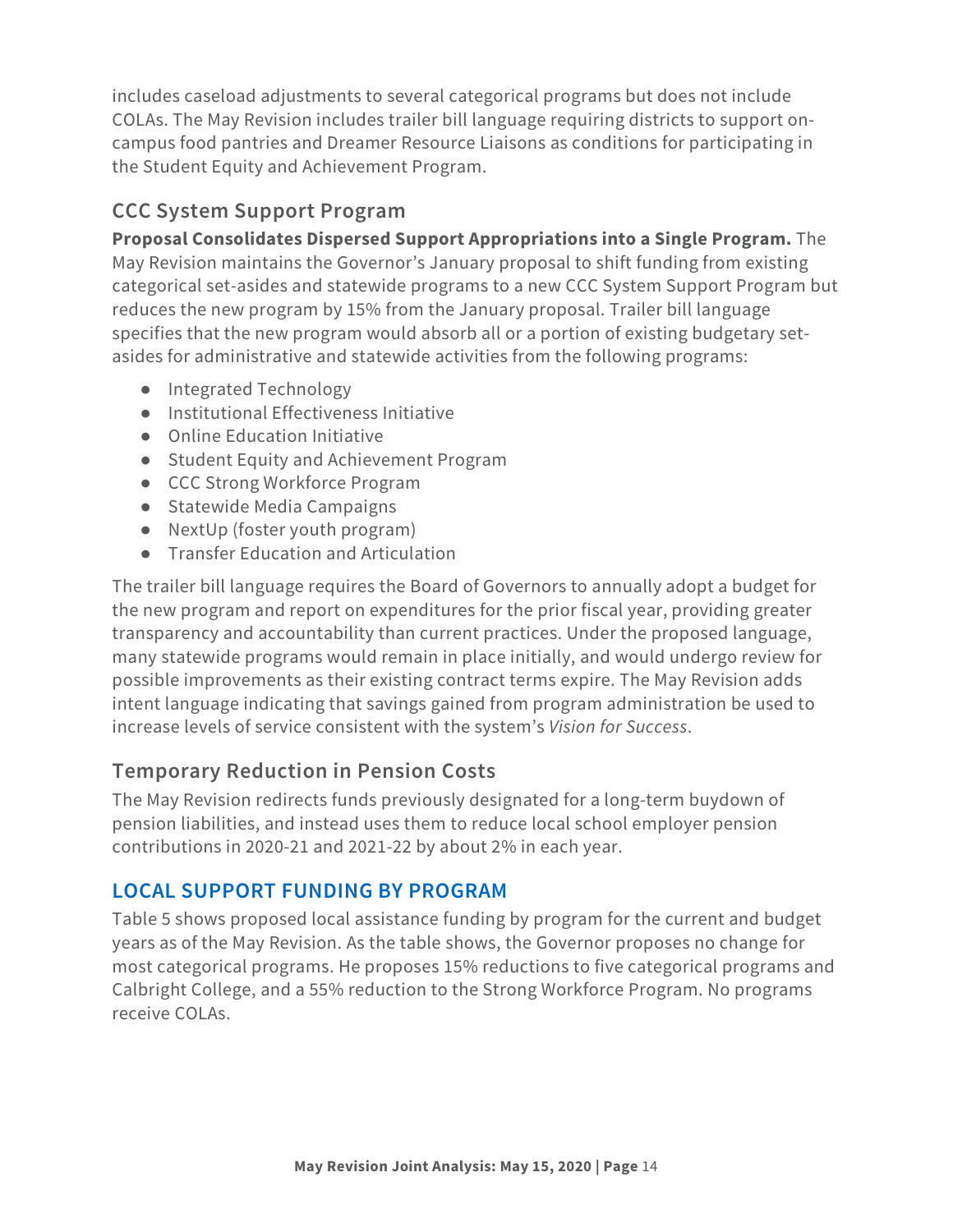### Table 5: California Community Colleges Funding by Program<sup>a</sup> (In Millions)

| Program                                                     | 2019-20<br><b>Revised</b> | 2020-21<br><b>Proposed</b> | <b>Change</b><br>(Amount) | <b>Change</b><br>(Percent) | <b>Explanation of</b><br><b>Change</b>                                                                                                                          |
|-------------------------------------------------------------|---------------------------|----------------------------|---------------------------|----------------------------|-----------------------------------------------------------------------------------------------------------------------------------------------------------------|
| <b>Student Centered</b><br><b>Funding Formula</b>           | \$7,430                   | \$6,842                    | $-5588$                   | $-8%$                      | Proposed<br>reduction (\$592<br>million) and<br>minor technical<br>adjustments;<br>portion of<br>reduction to be<br>achieved through<br>categorical<br>programs |
| Deferrals--Student<br><b>Centered Funding</b><br>Formula    | $-330$                    | $-662$                     | $-332$                    | 101%                       | Shift payments to<br>next fiscal year                                                                                                                           |
| Student Equity and<br>Achievement<br>Program                | 475                       | 390                        | $-85$                     | $-18%$                     | Reduce by 15%<br>and shift program<br>set-aside to<br><b>System Support</b><br>Program                                                                          |
| <b>CCC Strong</b><br><b>Workforce Program</b>               | 248                       | 100                        | $-148$                    | $-60%$                     | Eliminate \$6.7<br>million ongoing<br>restoration,<br>reduce by \$128.9<br>million, and shift<br>program set-aside<br>to System<br><b>Support Program</b>       |
| <b>Student Success</b><br><b>Completion Grant</b>           | 150                       | 159                        | 9                         | 6%                         | Adjust for revised<br>estimates of<br>recipients                                                                                                                |
| <b>Disabled Students</b><br>Programs and<br>Services (DSPS) | 124                       | 124                        |                           |                            |                                                                                                                                                                 |
| <b>CCC System Support</b><br>Program                        | $\overline{0}$            | 106                        | 106                       | N/A                        | Consolidate set-<br>aside and<br>infrastructure<br>funds from<br>multiple<br>programs and<br>reduce by 15%                                                      |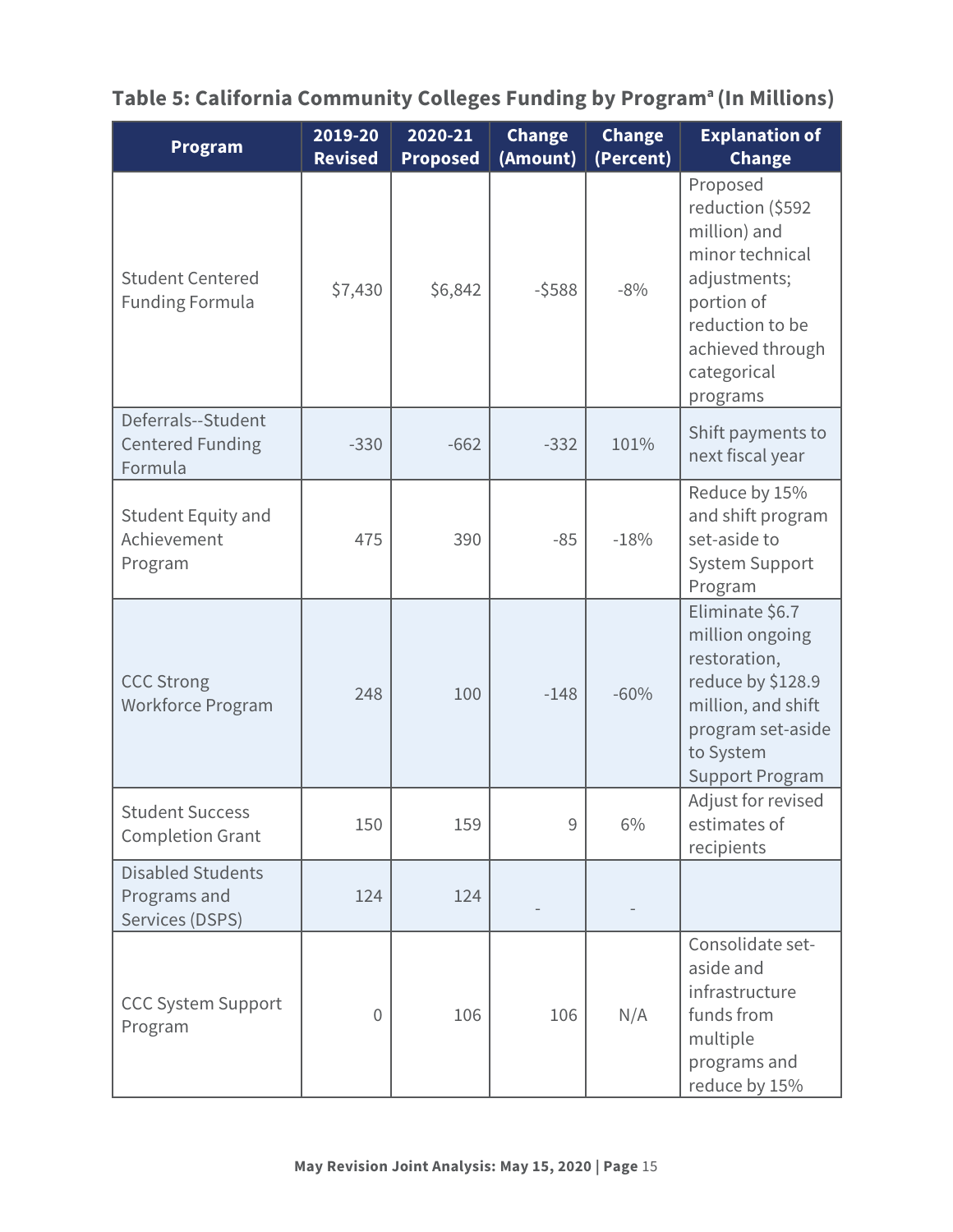| Extended<br>Opportunity<br>Programs and<br>Services (EOPS)               | 116 | 116 |                |         |                                                                                                                                |
|--------------------------------------------------------------------------|-----|-----|----------------|---------|--------------------------------------------------------------------------------------------------------------------------------|
| California College<br>Promise<br>(AB 19)                                 | 85  | 80  | $-5$           | $-6%$   | Adjust for revised<br>estimates of first-<br>time, full-time<br>students                                                       |
| Apprenticeship (CCC<br>districts)                                        | 44  | 44  |                |         |                                                                                                                                |
| Financial aid<br>administration                                          | 76  | 70  | -6             | $-7%$   | Adjust for revised<br>estimates of fee<br>waivers, shift<br>statewide media<br>campaign to<br><b>System Support</b><br>Program |
| <b>Adult Education</b><br>Program - CCC<br><b>Districts</b> <sup>b</sup> | 62  | 56  | $-6$           | $-10%$  | <b>CCC</b> district share<br>of program<br>reductions                                                                          |
| Full-time faculty<br>hiring                                              | 50  | 50  |                |         |                                                                                                                                |
| CalWORKs student<br>services                                             | 47  | 47  |                |         |                                                                                                                                |
| <b>Mandates Block Grant</b><br>and reimbursements                        | 34  | 33  | $-0.5$         | $-1\%$  | Revised<br>enrollment<br>estimates funded<br>at \$30.16 per<br>2019-20 P2 FTEs                                                 |
| Part-time faculty<br>compensation                                        | 25  | 21  | $-4$           | $-15%$  | Reduce program<br>funding                                                                                                      |
| Economic and<br>Workforce<br>Development                                 | 23  | 23  | $\overline{0}$ |         |                                                                                                                                |
| California Online<br><b>Community College</b><br>(Calbright College)     | 20  | 17  | $-3$           | $-15%$  | Reduce program<br>funding                                                                                                      |
| NextUp (foster youth<br>program)                                         | 20  | 19  | $-1$           | $-4%$   | Shift program set-<br>aside to System<br><b>Support Program</b>                                                                |
| Deferred<br>maintenance and<br>instructional                             | 13  |     | $-13$          | $-100%$ | Remove one-time<br>funding                                                                                                     |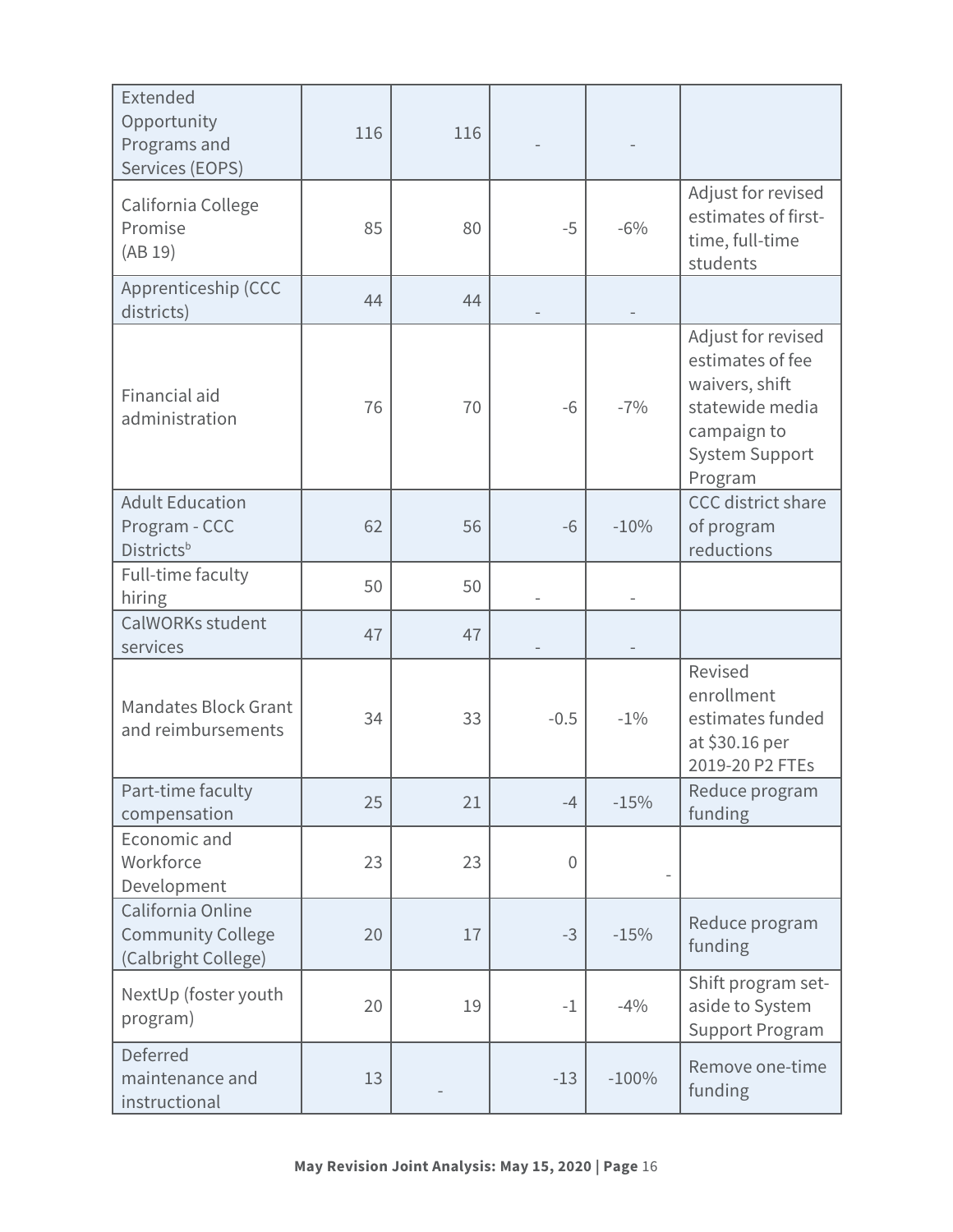| equipment (one-<br>time)                                                |                |                |      |        |                                                                                                                                                    |
|-------------------------------------------------------------------------|----------------|----------------|------|--------|----------------------------------------------------------------------------------------------------------------------------------------------------|
| <b>Cooperative Agencies</b><br>Resources for<br><b>Education (CARE)</b> | 17             | 17             |      |        |                                                                                                                                                    |
| Lease revenue bond<br>payments                                          | 16             | 13             | $-4$ | $-22%$ | Adjust for actual<br>obligations                                                                                                                   |
| Nursing grants                                                          | 13             | 13             | 0    |        |                                                                                                                                                    |
| Part-time faculty<br>office hours                                       | 12             | 9              | $-3$ | $-27%$ |                                                                                                                                                    |
| District food pantries                                                  |                |                |      | N/A    | Add new, ongoing<br>program                                                                                                                        |
| Immigrant legal<br>services through<br><b>CDSS</b>                      |                | 10             | 10   | N/A    | Make funding<br>ongoing                                                                                                                            |
| <b>Veterans Resource</b><br>Centers                                     | 10             | 10             |      |        |                                                                                                                                                    |
| <b>Student Housing</b><br>Program                                       | 9              | 9              |      |        |                                                                                                                                                    |
| <b>Dreamer Resource</b><br>Liaisons                                     |                |                |      | N/A    |                                                                                                                                                    |
| <b>Foster Parent</b><br><b>Education Program</b>                        | 6              | 6              |      |        |                                                                                                                                                    |
| Instructional<br>materials for dual<br>enrollment students              |                |                |      | N/A    |                                                                                                                                                    |
| Equal Employment<br><b>Opportunity Program</b>                          | 3              | $\overline{4}$ | 1    | 52%    | Add available EEO<br>fund resources                                                                                                                |
| Childcare tax bailout                                                   | $\overline{4}$ | 4              |      |        |                                                                                                                                                    |
| Other <sup>c</sup>                                                      | $\overline{4}$ | 3              | $-1$ | $-27%$ | Reduce Academic<br>Senate by 15%<br>and shift Transfer<br><b>Education and</b><br><b>Articulation Funds</b><br>to System<br><b>Support Program</b> |
| Umoja                                                                   | 3              | 3              |      |        |                                                                                                                                                    |
| Mathematics,<br>Engineering, Science<br>Achievement (MESA)              | 3              | 3              |      |        |                                                                                                                                                    |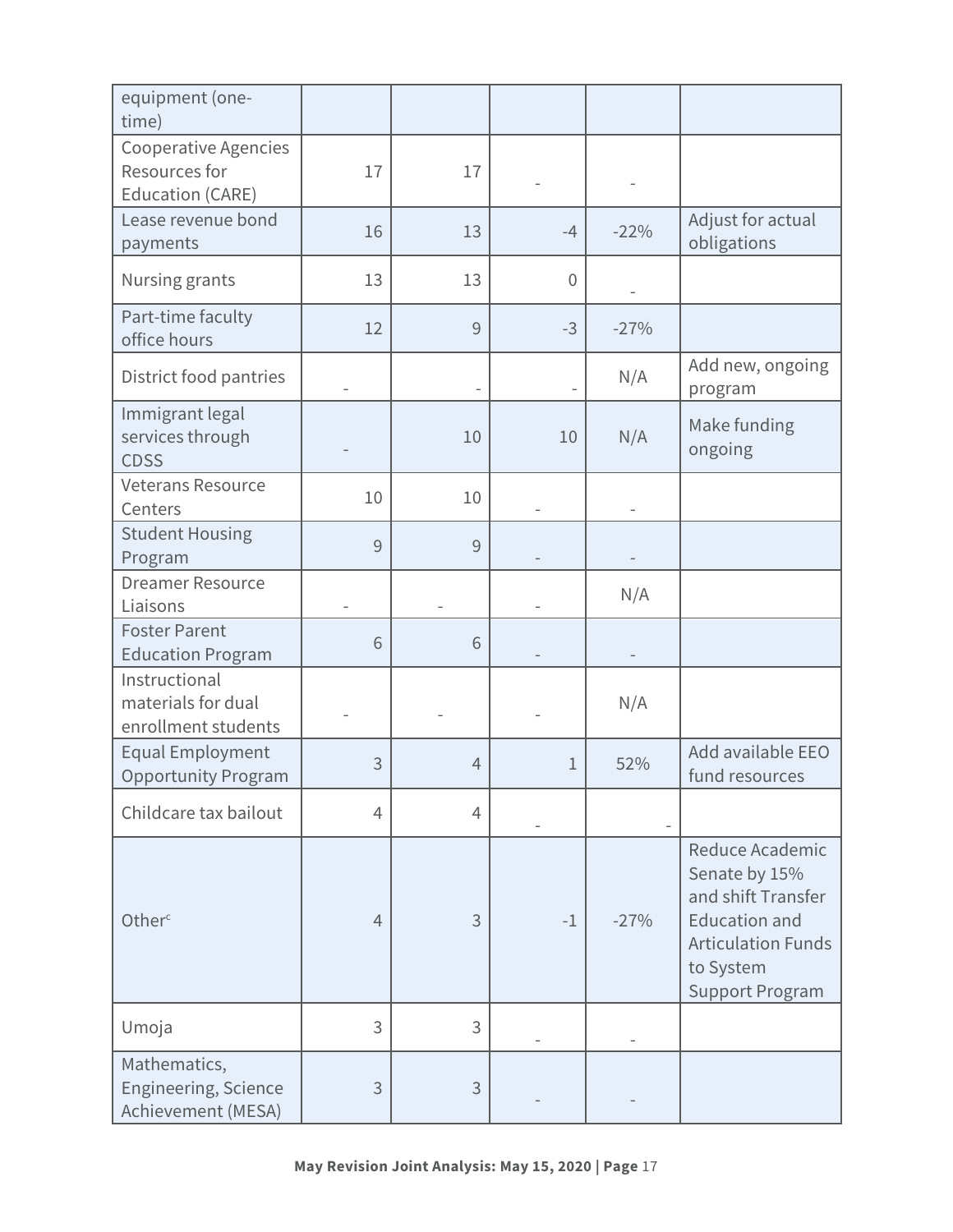| Puente Project                                                        | $\overline{2}$ | $\overline{2}$ |          |         |                                                                                   |
|-----------------------------------------------------------------------|----------------|----------------|----------|---------|-----------------------------------------------------------------------------------|
| Middle College High<br><b>School Program</b>                          | $\overline{2}$ | $\overline{2}$ |          |         |                                                                                   |
| Online education<br>initiative                                        | 23             | 3              | $-20$    | $-87%$  | Shift statewide<br>infrastructure to<br><b>System Support</b><br>Program          |
| Integrated<br>technology                                              | 42             |                | $-42$    | $-100%$ | Shift statewide<br>infrastructure to<br><b>System Support</b><br>Program          |
| Institutional<br>effectiveness<br>initiative                          | 28             |                | $-28$    | $-100%$ | Shift statewide<br>technical<br>assistance to<br><b>System Support</b><br>Program |
| One-time program<br>funding <sup>d</sup>                              | 9              |                | $-9$     | $-100%$ | Remove one-time<br>funding                                                        |
| College-specific<br>allocations                                       | 11             |                | $-11$    | $-100%$ | Remove one-time<br>funding                                                        |
| K-12 passthroughs<br>(adult ed,<br>K-12 apprenticeship,<br>workforce) | 680            | 553            | $-127$   | $-19%$  | Remove one-time<br>funding                                                        |
| Totals                                                                | \$9,609        | \$8,299        | (1, 311) | $-14%$  |                                                                                   |

*<sup>a</sup> Table reflects total programmatic funding for CCC, including amounts from prior years available for use in the years displayed.*

*<sup>b</sup> Amounts represent share ultimately received by CCC districts. For the overall adult education program in 2019-20 (excluding \$5 million to develop a unified data set), \$417 million (77%) is distributed through school district fiscal agents or funded directly to school districts and K-12 agencies, and \$126 million (23%) is distributed by community college district fiscal agents or funded directly to community college districts.*

*<sup>c</sup> Other programs include Academic Senate, transfer, FCMAT, and part-time faculty health insurance.*

*<sup>d</sup> 2019-20 includes one-time allocations for hunger-free campus, mental health services and training, re-entry grant program, and open educational resources.* 

*CAI = California Apprenticeship Initiative. CDSS=California Department of Social Services. COLA = cost-of-living adjustment. RSI = Related Supplemental Instruction. ZTC = zero textbook cost.* 

#### **CAPITAL OUTLAY**

**Bond Funding for Continuing and New Projects.** In the May Revision, the Governor provides \$223.1 million in capital outlay funding from Proposition 51, approved by voters in 2016. The funding is to support the construction phase for 15 continuing projects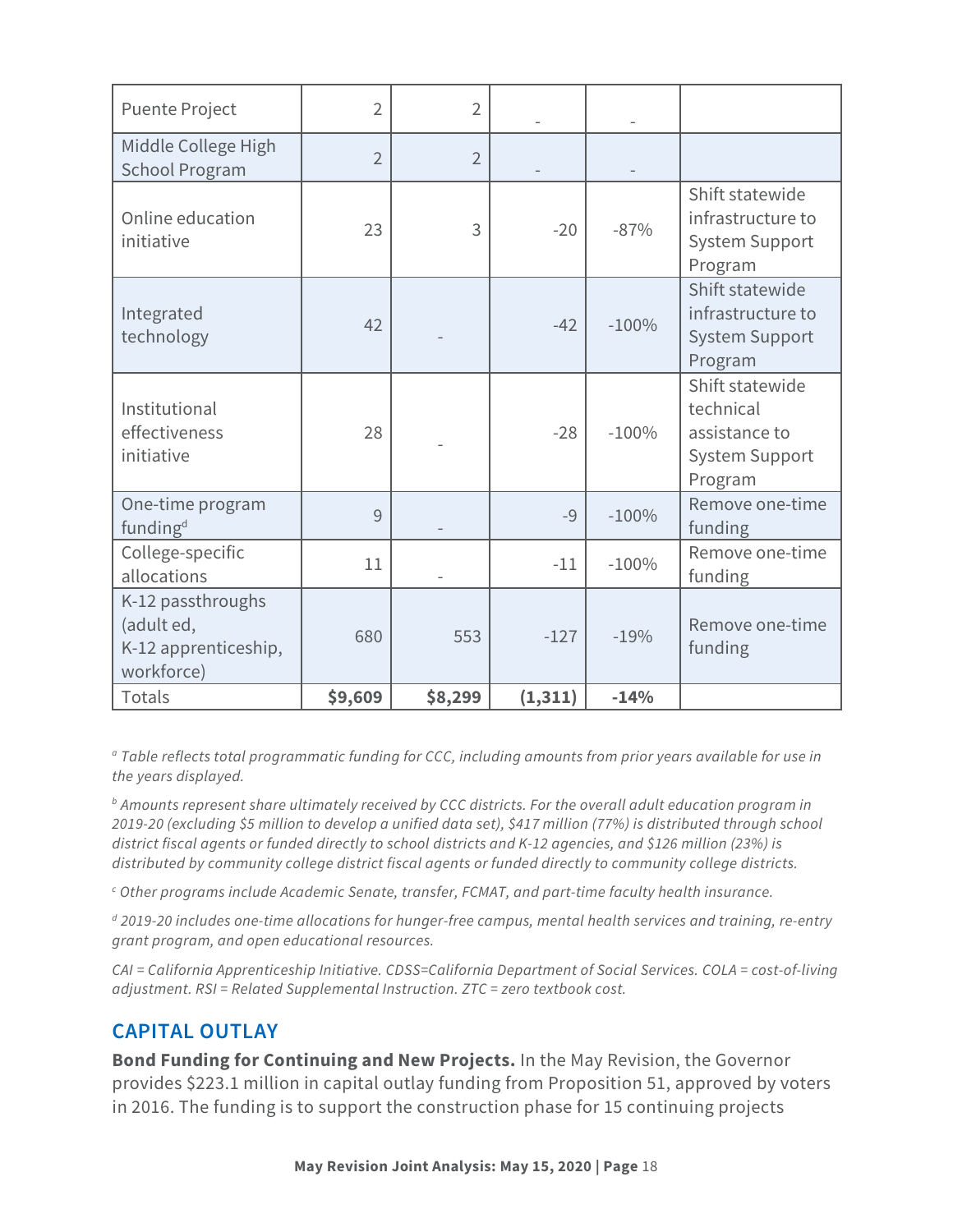(\$194.7 million) and the preliminary plans and working drawings phases for 25 new projects (\$28.4 million), as listed in Table 6.

| <b>District:</b><br><b>College/Location</b> | <b>Project</b>                                          | <b>Phase</b> | 2020-21<br><b>State</b><br><b>Cost</b> | 2020-21<br><b>Total</b><br><b>Cost</b> | <b>All</b><br><b>Years</b><br><b>State</b><br><b>Cost</b> | <b>All</b><br><b>Years</b><br><b>Total</b><br><b>Cost</b> |
|---------------------------------------------|---------------------------------------------------------|--------------|----------------------------------------|----------------------------------------|-----------------------------------------------------------|-----------------------------------------------------------|
| <b>BGCCD: Butte</b>                         | Technology<br>Remodel                                   | $\mathsf{C}$ | \$7.049                                | \$9.097                                | \$7.567                                                   | \$10.131                                                  |
| <b>LRCCD: Elk Grove</b><br>Center           | <b>Elk Grove Center</b><br>Phase 2                      | $\mathsf C$  | 8.102                                  | 15.145                                 | 8.512                                                     | 16.509                                                    |
| LTCCD: Lake<br>Tahoe                        | <b>RFE and Science</b><br>Modernization<br>Phase 1      | $\mathsf{C}$ | 9.367                                  | 19.536                                 | 10.814                                                    | 21.592                                                    |
| MCCD: Merced                                | Ag Science and<br>Industrial<br>Technologies<br>Complex | $\mathsf C$  | 12.169                                 | 22.741                                 | 12.6                                                      | 24.894                                                    |
| <b>SCCCD: Clovis</b>                        | Applied<br>Technology<br>Building, Phase 1              | $\mathsf C$  | 24.089                                 | 46.965                                 | 25.883                                                    | 50.552                                                    |
| <b>SCCCD: Fresno</b><br><b>City College</b> | New Child<br>Development<br>Center                      | $\mathsf{C}$ | 12.261                                 | 15.217                                 | 13.297                                                    | 16.512                                                    |
| <b>SCCCD: Reedley</b>                       | New Child<br>Development<br>Center                      | $\mathsf C$  | 9.423                                  | 11.693                                 | 10.241                                                    | 12.716                                                    |
| SCCCD: College of<br>the Canyons            | Modernize<br>Academic<br>Building-Boykin<br>Hall        | $\mathsf{C}$ | 4.332                                  | 8.425                                  | 4.729                                                     | 9.218                                                     |
| SCCD: College of<br>the Sequoias            | <b>Basic Skills Center</b>                              | $\mathsf{C}$ | 13.876                                 | 15.548                                 | 15.241                                                    | 16.913                                                    |

### **Table 6: Governor's Proposed CCC Capital Outlay Projects (In Thousands)**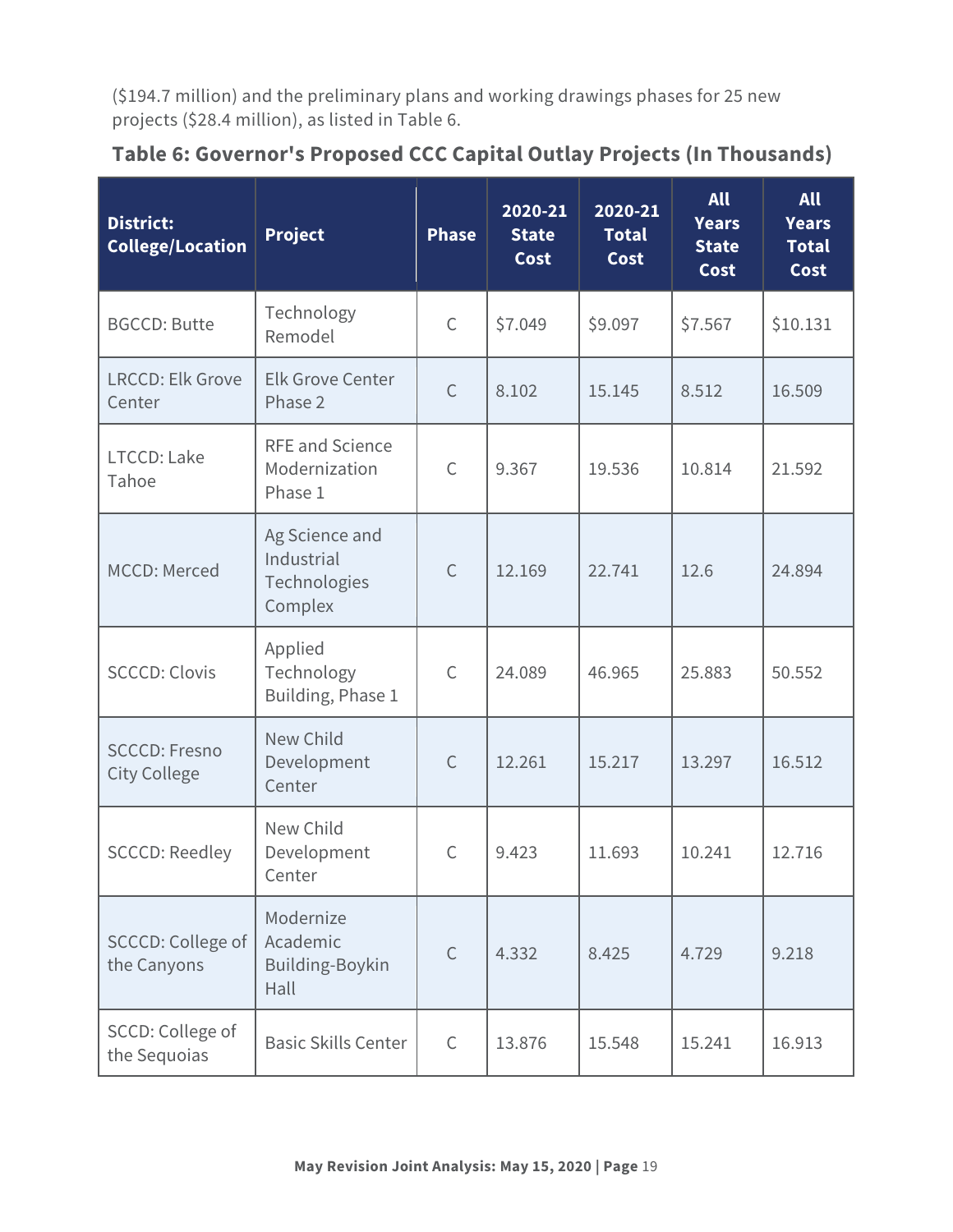| SMCCCD: Cañada                   | Bldg. 13-Multiple<br>Prog.<br>Instructional<br>Center       | $\mathsf{C}$ | 8.589  | 23.91  | 9.404  | 26.199 |
|----------------------------------|-------------------------------------------------------------|--------------|--------|--------|--------|--------|
| SMCCCD: College<br>of San Mateo  | <b>Water Supply</b><br>Tank<br>Replacement                  | $\mathsf{C}$ | 5.016  | 5.574  | 5.521  | 6.135  |
| SMCCCD: Skyline                  | Workforce and<br>Economic Devt.<br><b>Prosperity Center</b> | $\mathsf{C}$ | 18.123 | 34.618 | 19.32  | 38.164 |
| SOCCCD: Irvine<br>Valley         | Fine Arts Building                                          | $\mathsf{C}$ | 20.838 | 47.339 | 22.462 | 51.076 |
| SOCCCD:<br>Saddleback            | <b>Gateway Building</b>                                     | $\mathsf{C}$ | 23.626 | 54.532 | 25.345 | 58.403 |
| <b>WVMCCD: West</b><br>Valley    | Learning<br><b>Resource Center</b><br>Renovation            | $\mathsf{C}$ | 17.815 | 35.423 | 19.438 | 38.669 |
| <b>AVCCD: Antelope</b><br>Valley | Gymnasium<br>Renovation                                     | <b>PW</b>    | 0.87   | 1.739  | 12.56  | 20.631 |
| <b>BCCD: Barstow</b>             | <b>Hydronic Loop</b><br>and Water<br>Infrastructure         | PW           | 0.741  | 0.741  | 9.92   | 9.92   |
| <b>CCCD: Compton</b>             | Physical<br>Education<br>Complex<br>Replacement             | <b>PW</b>    | 1.548  | 3.365  | 23.326 | 46.037 |
| CCCD: Orange<br>Coast            | Chemistry<br><b>Building Project</b>                        | <b>PW</b>    | 1.4    | 2.8    | 20.556 | 40.547 |
| <b>CLPCCD: Chabot</b>            | Bldg. 3000 Maint.<br>Ops. Warehouse &<br>Garage             | <b>PW</b>    | 0.674  | 1.348  | 8.846  | 17.529 |
| ECCCD: El<br>Camino              | <b>Music Building</b><br>Replacement                        | PW           | 1.969  | 3.938  | 27.175 | 54.696 |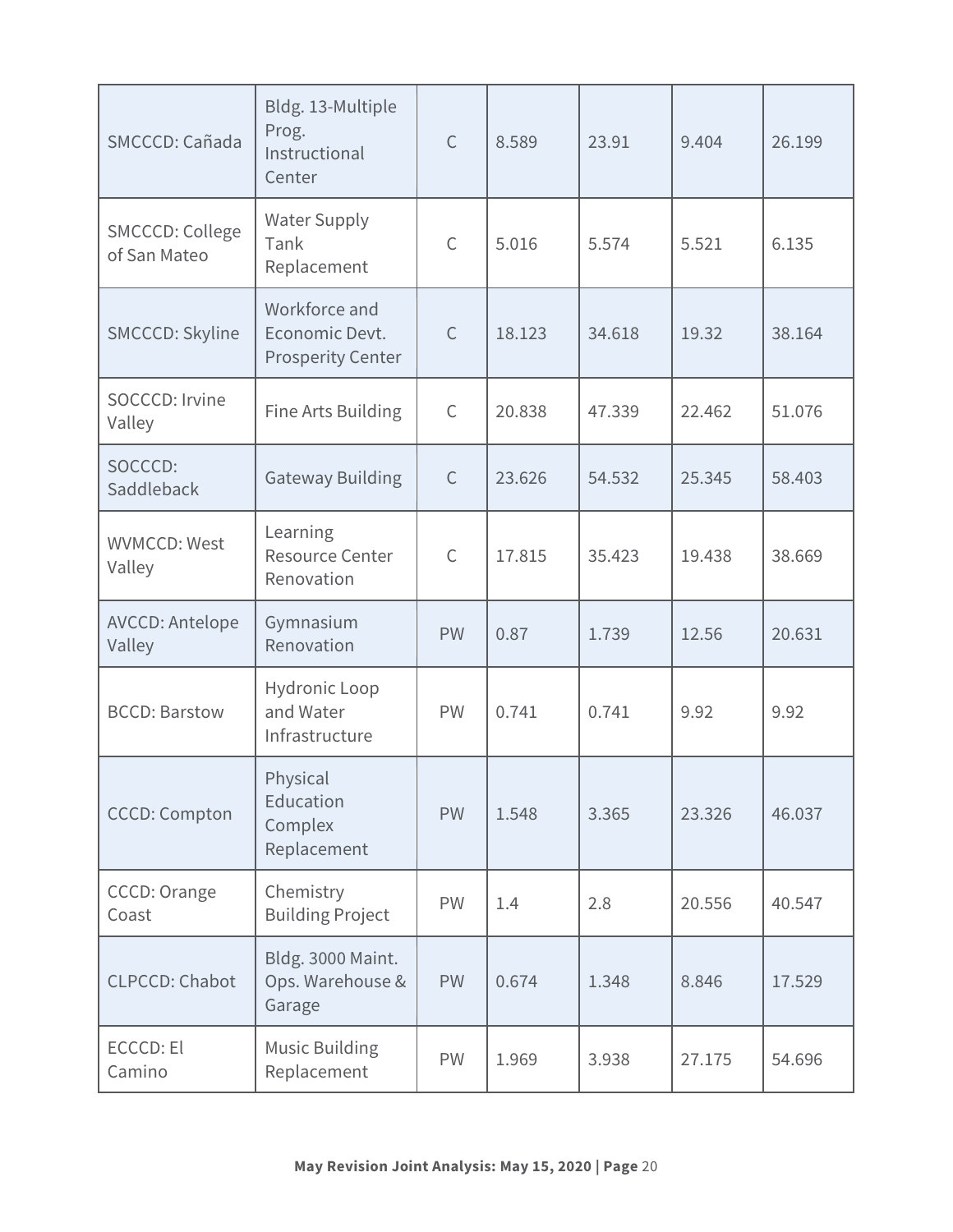| GCCCD:<br>Cuyamaca                            | Instructional<br><b>Building Phase 1</b>                        | <b>PW</b> | 1.005 | 2.009 | 14.513 | 28.555 |
|-----------------------------------------------|-----------------------------------------------------------------|-----------|-------|-------|--------|--------|
| GCCCD:<br>Grossmont                           | Liberal Arts/ Bus./<br>Computer Sci.<br>Info. Sys               | <b>PW</b> | 0.941 | 1.882 | 11.257 | 22.049 |
| <b>LACCD: East Los</b><br>Angeles             | <b>Facilities</b><br>Maintenance &<br>Operations<br>Replacement | <b>PW</b> | 0.829 | 1.657 | 12.17  | 23.336 |
| <b>LACCD: Los</b><br>Angeles Pierce           | Industrial<br>Technology<br>Replacement                         | <b>PW</b> | 1.182 | 2.363 | 16.737 | 33.09  |
| <b>LACCD: Los</b><br>Angeles Trade-<br>Tech   | Design and Media<br>Arts                                        | <b>PW</b> | 2.41  | 4.819 | 35.317 | 69.741 |
| <b>LACCD: Los</b><br>Angeles Valley           | Academic<br>Building 2                                          | <b>PW</b> | 1.637 | 3.274 | 23.852 | 47.131 |
| <b>LACCD: West Los</b><br>Angeles             | Plant<br>Facilities/Shops<br>Replacement                        | <b>PW</b> | 0.445 | 0.889 | 5.788  | 11.505 |
| LBCCD: Pacific<br>Coast                       | Construction<br><b>Trades II</b>                                | <b>PW</b> | 1.268 | 1.585 | 16.054 | 20.16  |
| LRCCD: Rancho<br>Cordova Educ.<br>Ctr.        | Rancho Cordova<br>Phase 2                                       | <b>PW</b> | 0.389 | 1.296 | 8.979  | 17.384 |
| NOCCCD: Cypress                               | <b>Fine Arts</b><br>Renovation                                  | PW        | 1.512 | 2.52  | 18.133 | 29.801 |
| <b>NVCCD: Napa</b><br>Valley                  | Modernize<br>Industrial Tech.<br>Building 3100                  | <b>PW</b> | 0.245 | 0.489 | 3.024  | 5.916  |
| <b>RCCD: Riverside</b><br><b>City College</b> | Life<br>Science/Physical<br>Science<br>Reconstruction           | <b>PW</b> | 1.623 | 2.706 | 27.356 | 35.201 |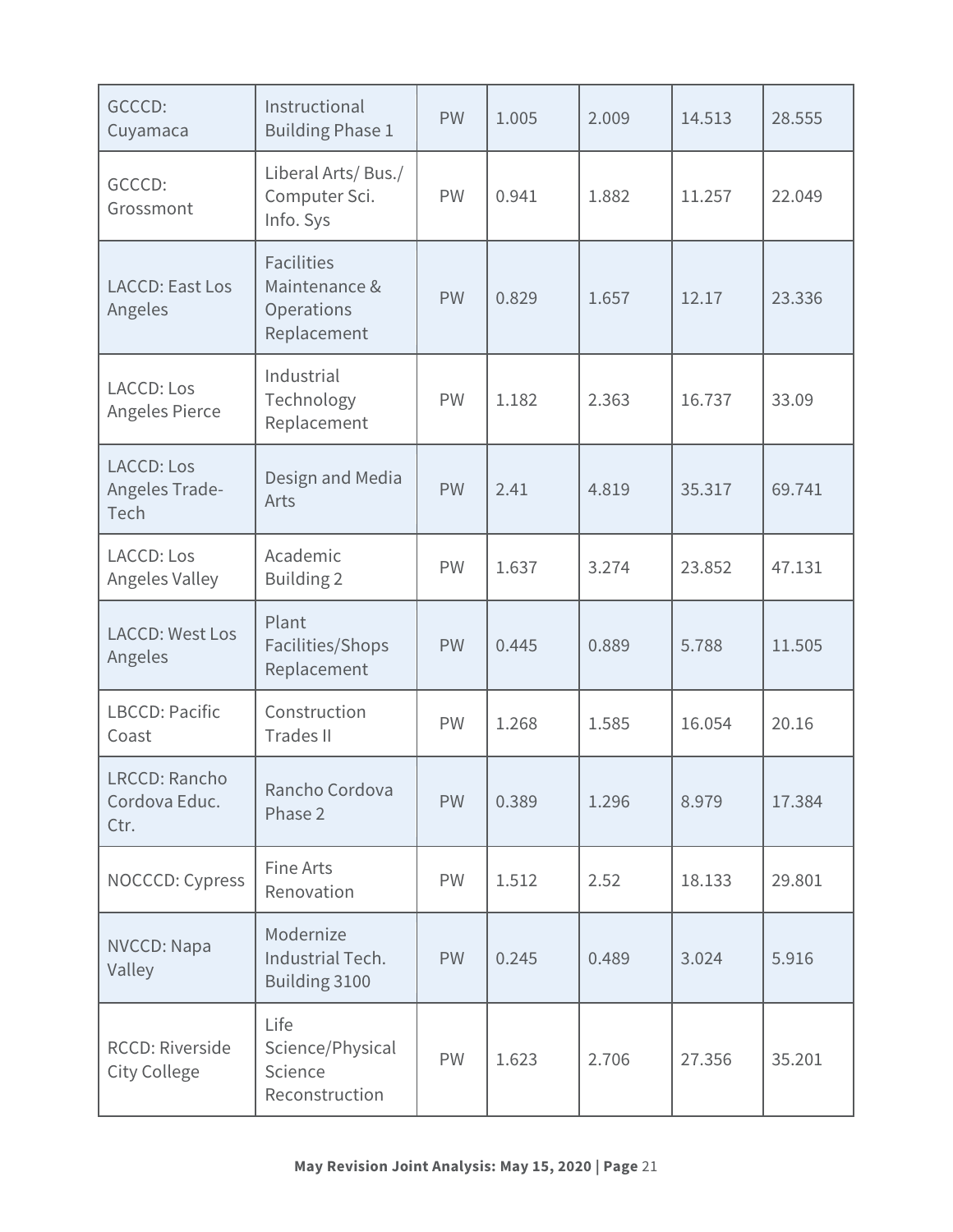| <b>SBCCD: Crafton</b><br><b>Hills</b>           | Performing Arts<br>Center<br>Renovation                     | <b>PW</b> | 0.6   | 1.2   | 7.361  | 14.415  |
|-------------------------------------------------|-------------------------------------------------------------|-----------|-------|-------|--------|---------|
| SCJCD: Pub.<br><b>Safety Training</b><br>Center | <b>Public Safety</b><br><b>Training Center</b><br>Expansion | <b>PW</b> | 0.398 | 0.664 | 4.975  | 7.427   |
| <b>SCJCD: Santa</b><br>Rosa Junior<br>College   | <b>Tauzer Gym</b><br>Renovation                             | <b>PW</b> | 0.887 | 1.776 | 10.249 | 20.131  |
| SJCCD: College of<br>the Siskiyous              | <b>Theatre Arts</b><br><b>Building</b><br>Remodel/Addition  | <b>PW</b> | 2.041 | 2.041 | 27.482 | 27.482  |
| <b>SJCCD: Sierra</b>                            | Gymnasium<br>Modernization                                  | <b>PW</b> | 2.409 | 3.212 | 27.865 | 37.183  |
| <b>WVMCCD: Mission</b>                          | Performing Arts<br><b>Building</b>                          | PW        | 1.024 | 2.047 | 14.089 | 30.686  |
| YCCD: Yuba                                      | Fire Alarm System<br>Upgrade                                | <b>PW</b> | 0.377 | 0.471 | 4.07   | 5.088   |
| <b>Totals</b>                                   |                                                             |           | \$223 | \$417 | \$602  | \$1,073 |

C=construction phase. PW=preliminary plans, working drawing phases.

**Reappropriations.** In addition to funding continuing and new projects as listed above, the May Revision reappropriates previously approved funding for 23 existing CCC projects due to delays in their design or construction phases. The reappropriated projects are shown in Table 7.

### **Table 7: Governor's Proposed CCC Capital Outlay Reappropriations**

| <b>District</b>        | <b>College/Location</b> | <b>Project</b>                       | <b>Phase</b>            |
|------------------------|-------------------------|--------------------------------------|-------------------------|
|                        |                         | Language Arts Complex                |                         |
| Coast                  | Golden West             | Replacement                          | Construction            |
|                        |                         | <b>Academic Buildings</b>            |                         |
| <b>Imperial Valley</b> | <b>Imperial Valley</b>  | Modernization                        | Construction            |
|                        | Natomas                 |                                      |                         |
| Los Rios               | <b>Education Center</b> | Natomas Center Phase 2 & 3           | <b>Working Drawings</b> |
|                        |                         | <b>Instructional Buildings Phase</b> |                         |
| Los Rios               | Folsom Lake             | 2.1                                  | <b>Working Drawings</b> |
| Monterey               |                         |                                      |                         |
| Peninsula              | Fort Ord Center         | Public Safety Center Phase 2         | <b>Working Drawings</b> |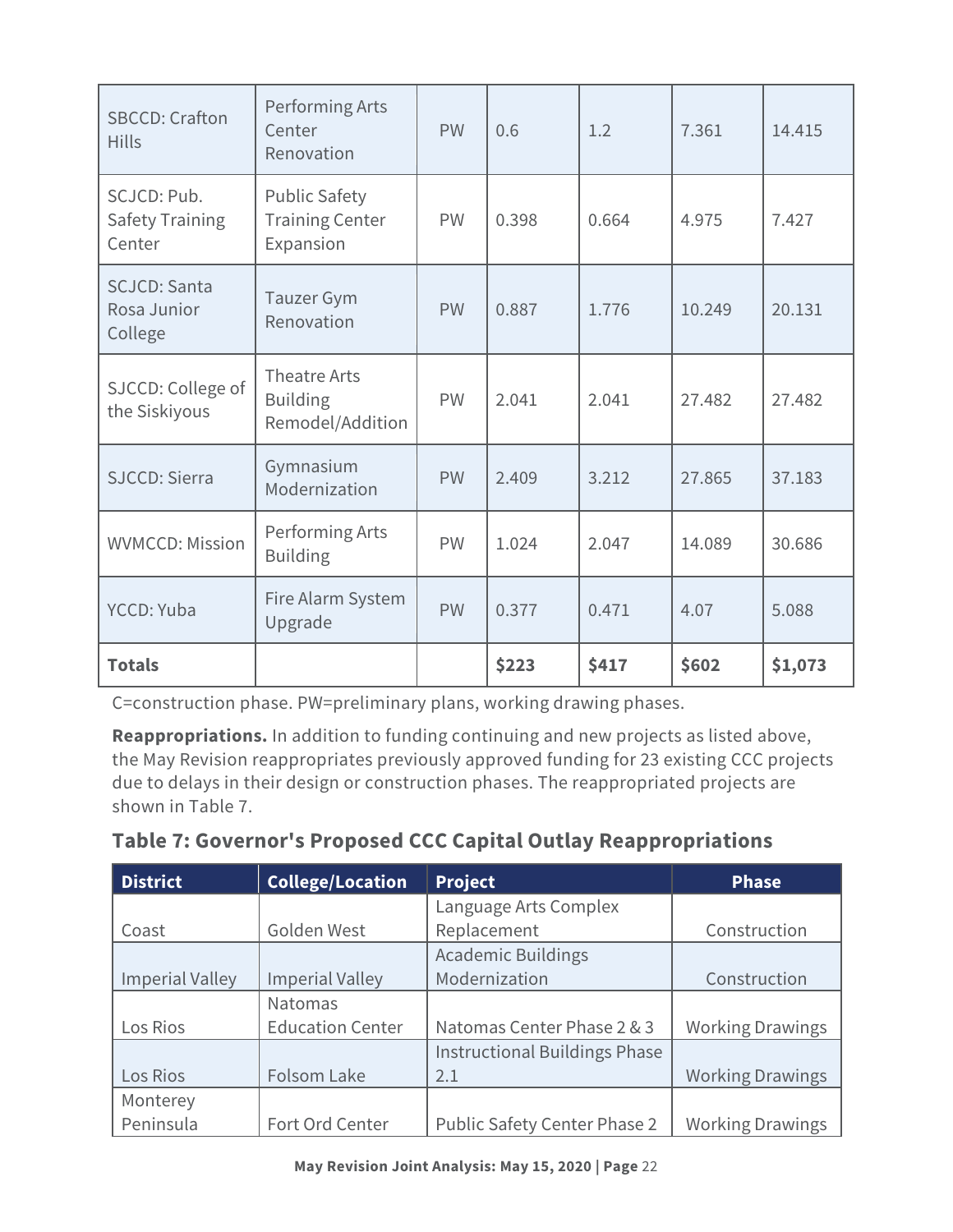| Monterey          | Monterey                   |                                                             |                         |
|-------------------|----------------------------|-------------------------------------------------------------|-------------------------|
| Peninsula         | Peninsula                  | <b>Music Facility Phase 1</b>                               | <b>Working Drawings</b> |
| North Orange      |                            | <b>Business 300 and Humanities</b>                          |                         |
| County            | Fullerton                  | 500 Buildings Modernization                                 | Construction            |
|                   | Pasadena City              | Armen Sarafian Building                                     |                         |
| Pasadena          | College                    | Seismic Replacement                                         | Construction            |
| Peralta           | Merritt                    | Child Development Center                                    | Construction            |
| Peralta           | Laney                      | <b>Learning Resource Center</b>                             | Construction            |
|                   |                            | <b>Replacement of Buildings B</b><br>and E (Auto and Diesel |                         |
| Peralta           | College of Alameda         | Technologies)                                               | <b>Working Drawings</b> |
| Peralta           | Laney                      | <b>Modernize Theatre Building</b>                           | <b>Working Drawings</b> |
|                   |                            | <b>Horticulture Building</b>                                |                         |
| Peralta           | Merritt                    | Replacement                                                 | <b>Working Drawings</b> |
| Rancho            |                            |                                                             |                         |
| Santiago          | Santa Ana                  | <b>Russell Hall Replacement</b>                             | Construction            |
|                   | College of the             | <b>Physical Education</b>                                   |                         |
| Redwoods          | Redwoods                   | Replacement                                                 | <b>Working Drawings</b> |
| Redwoods          | College of the<br>Redwoods | Arts Building Replacement                                   | Construction            |
|                   |                            | Music/Wray Theater                                          |                         |
| Rio Hondo         | Rio Hondo                  | Renovation                                                  | <b>Working Drawings</b> |
|                   |                            | L Tower Seismic and Code                                    |                         |
| Rio Hondo         | Rio Hondo                  | Upgrades                                                    | Construction            |
|                   |                            | Utility Infrastructure                                      |                         |
| San Francisco     | Ocean Campus               | Replacement                                                 | Construction            |
| San Francisco     | <b>Alemany Center</b>      | Seismic and Code Upgrades                                   | Construction            |
| Santa Monica      | Santa Monica               | <b>Arts Complex Consolidation</b>                           | <b>Working Drawings</b> |
| <b>West Hills</b> | <b>West Hills Lemoore</b>  | <b>Instructional Center Phase 1</b>                         | <b>Working Drawings</b> |
| Yuba              | Woodland                   | <b>Performing Arts Facility</b>                             | <b>Working Drawings</b> |

**Bond Measure Defeated.** In the March 3 statewide primary election, a majority of voters rejected Proposition 13, School and College Facilities Bond, which would have provided \$2 billion for CCC educational facilities (out of a total of \$15 billion for all educational segments). This is the first school bond proposal rejected by California's voters since 1994. In the final tally, 47% of voters voted in favor of the bond proposal and 53% voted against.

#### **STATE OPERATIONS**

The May Revision retains the Governor's January proposal to add one position for the Accounting Office, totaling \$166,000 ongoing, including operating expenses. The May Revision does not include the January proposal for \$700,000 in one-time support to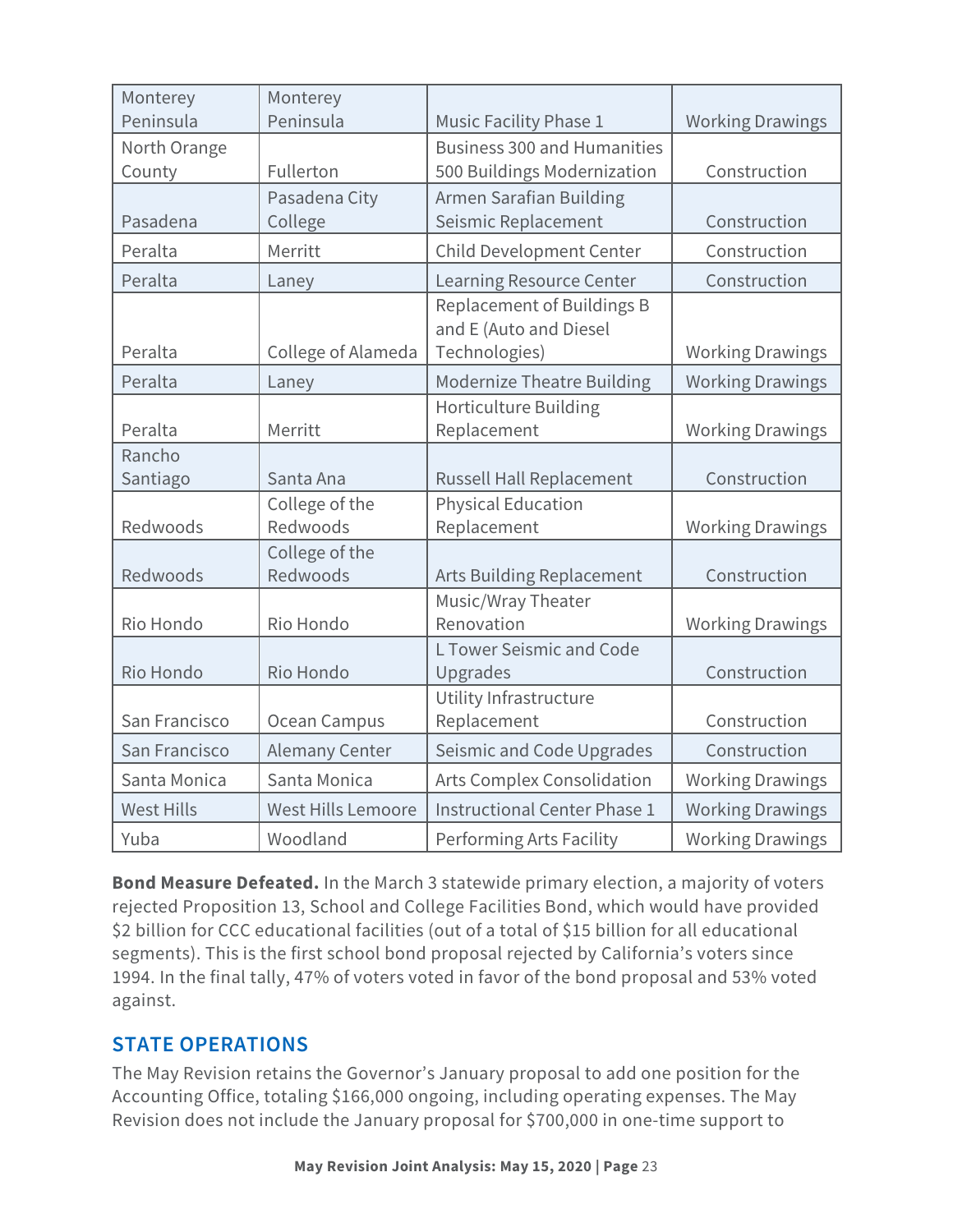convene a working group on student athlete compensation in the community colleges, as required by Senate Bill 206 of 2019 (Skinner). Instead, the administration suggests that the system seek private grant funding to meet the legislation's goals. The May Revision reduces state operations support by 10%, consistent with its treatment of other state agencies.

### **Local Budgets and Districts Fiscal Health**

### **LOCAL BUDGETS**

#### **Budget Planning and Forecasting**

Based on the information Finance used in developing the Governor's May Revision, it would be reasonable for districts to plan their budgets using information shown in Table 8 below.

#### **Table 8: Planning Factors for Proposed 2020-21 Budget**

| <b>Factor</b>                                                                | 2018-19  | 2019-20  | 2020-21   |
|------------------------------------------------------------------------------|----------|----------|-----------|
| Cost-of-living adjustment (COLA)                                             | 2.71%    | 3.26%    | $0.00\%$  |
| <b>Base reductions</b>                                                       | $0.00\%$ | $0.00\%$ | $-8.00\%$ |
| State Lottery funding per FTES                                               | \$218.34 | \$221.87 | \$223.54  |
| Mandates Block Grant funding per FTES                                        | 29.21    | 30.16    | 30.16     |
| RSI reimbursement per hour                                                   | 6.26     | 6.45     | 6.44      |
| Financial aid administration per<br><b>College Promise Grant</b>             | 0.91     | 0.91     | 0.91      |
| Public Employees' Retirement System (CalPERS)<br>employer contribution rates | 19.72%   | 22.67%   | 20.70%    |
| State Teachers' Retirement System (CalSTRS)<br>employer contribution rates   | 16.28%   | 17.10%   | 16.15%    |

We are not aware of any other changes in allocation methods or match requirements for local support programs, other than the funding formula adjustments described above.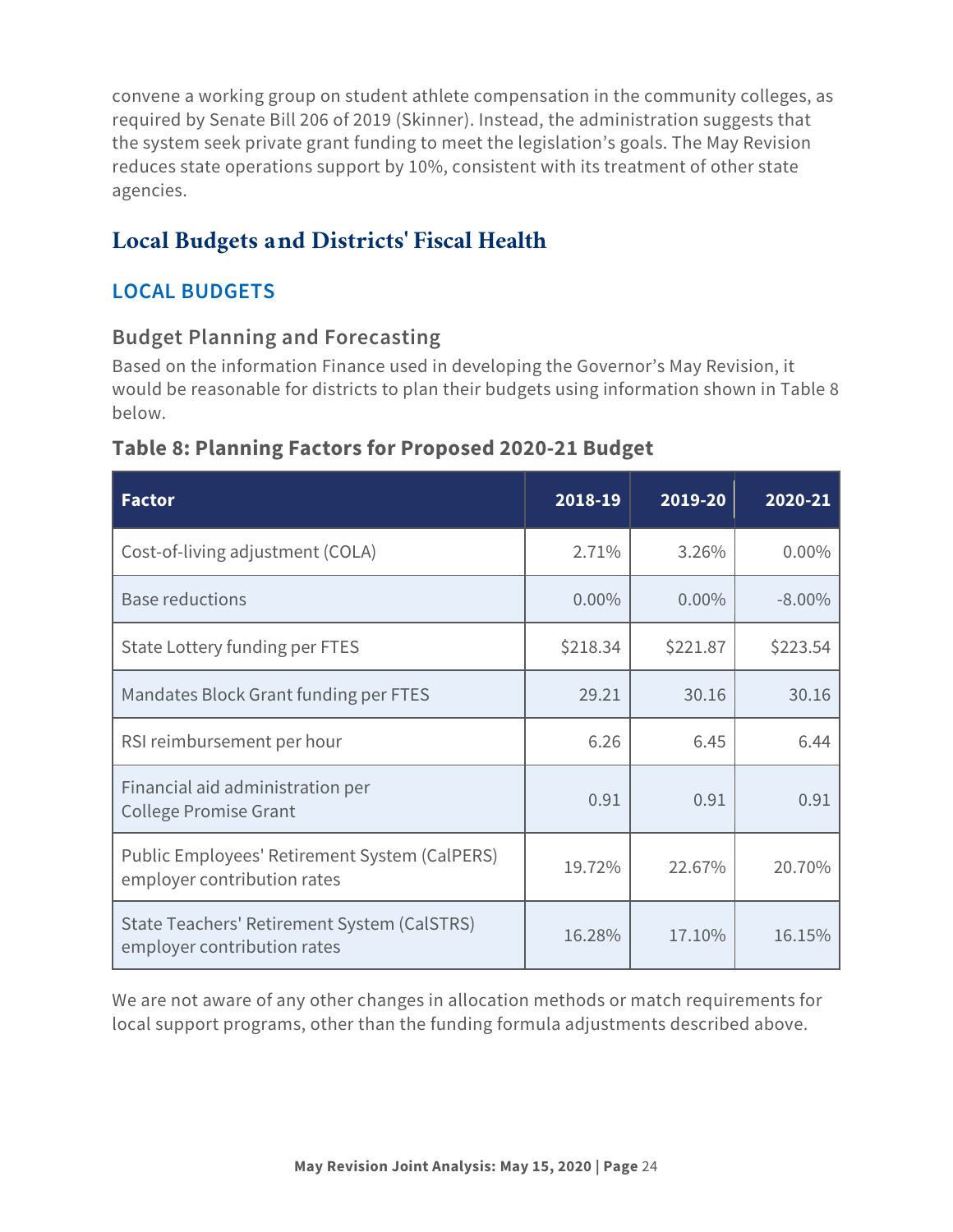### **State Requirements for District Budget Approval**

**Annual Process.** Existing law requires the governing board of each district to adopt an annual budget and financial report that shows proposed expenditures and estimated revenues by specified deadlines. For this year, the Chancellor's Office has determined that strict compliance with the regulations governing financial reporting requirements will impede the continuity of education during the COVID-19 pandemic. For this reason, the Chancellor has issued Executive Order 2020-06 temporarily extending financial reporting deadlines as shown in Table 9.

| <b>Activity</b>                                                                                                              | <b>Regulatory</b><br><b>Due Date</b> | <b>New Due Date</b> | <b>Title 5</b><br><b>Section</b> |
|------------------------------------------------------------------------------------------------------------------------------|--------------------------------------|---------------------|----------------------------------|
| Submit tentative budget to<br>county officer.                                                                                | July 1, 2020                         | August 1, 2020      | 58305(a)                         |
| Make available for public<br>inspection a statement of prior<br>year receipts and expenditures<br>and current year expenses. | September 15, 2020                   | October 31, 2020    | 58300                            |
| Hold a public hearing on the<br>proposed budget. Adopt a final<br>budget.                                                    | September 15, 2020                   | October 31, 2020    | 58301<br>58305(c)                |
| Complete the adopted annual<br>financial and budget report and<br>make public.                                               | September 30, 2020                   | November 15, 2020   | 58305(d)                         |
| Submit an annual financial and<br>budget report to Chancellor's<br>Office.                                                   | October 10, 2020                     | November 30, 2020   | 58305(d)                         |
| Submit an audit report to the<br>Chancellor's Office.                                                                        | December 31, 2020                    | February 28, 2021   | 59106                            |

#### **Table 9: Revised Financial Reporting Deadlines for 2020-21 Budgets**

If the governing board of any district fails to develop a budget as described, the Chancellor may withhold any apportionment of state or local money to the district for the current fiscal year until the district makes a proper budget. These penalties are not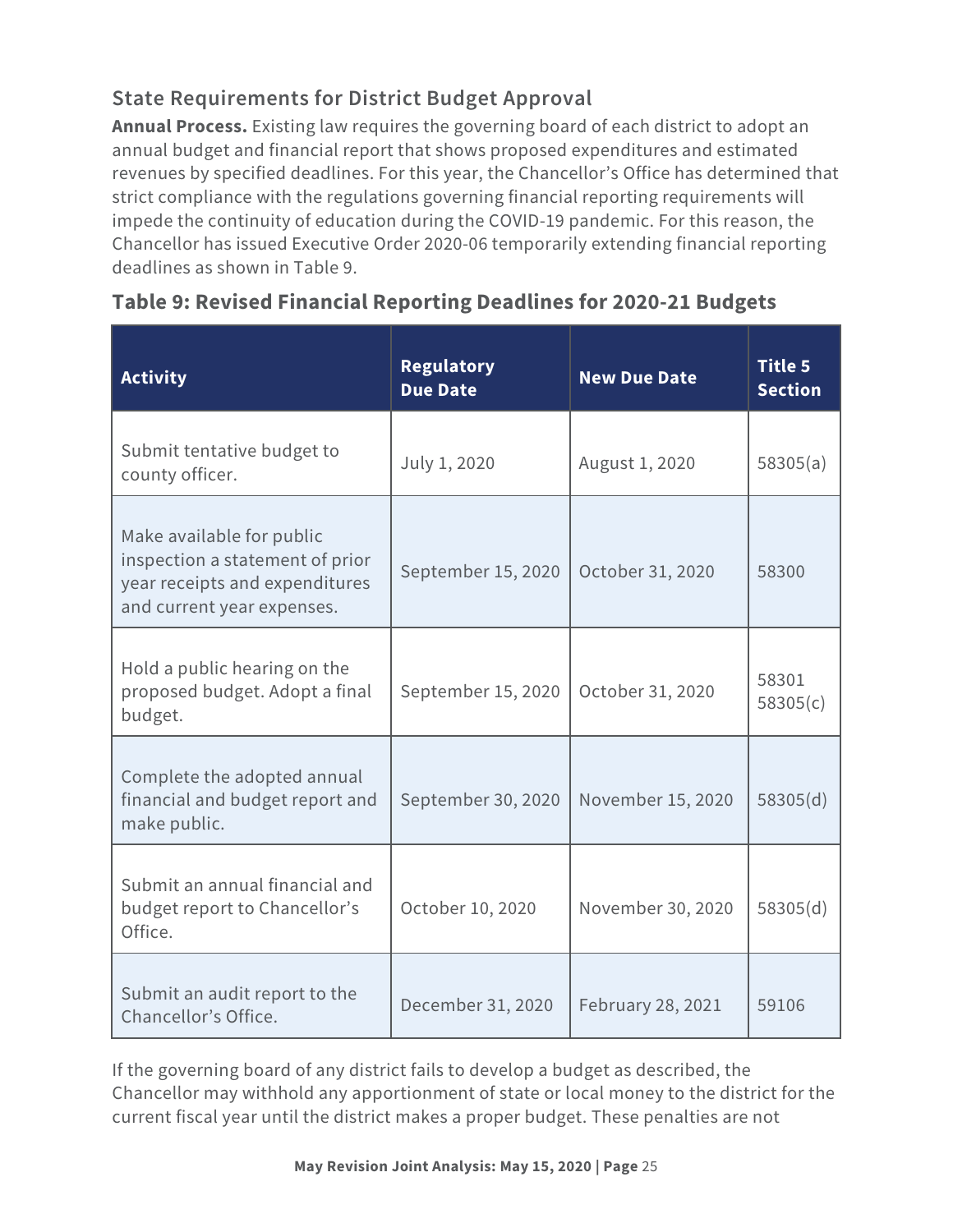imposed on a district if the Chancellor determines that unique circumstances made it impossible for the district to comply with the provisions or if there were delays in the adoption of the annual state budget.

The total amount proposed for each major classification of expenditures is the maximum amount that may be expended for that classification for the fiscal year. Through a resolution, the governing board may make budget adjustments or authorize transfers from the reserve for contingencies to any classification (with a two-thirds vote) or between classifications (with a majority vote).

### **State Requirements Related to Expenditures**

State law includes two main requirements for districts' use of apportionments. The Chancellor's Office monitors district compliance with both requirements and annually updates the Board of Governors.

**Full-Time Faculty Obligation.** State law sets a goal that 75% of instructional hours in each district should be taught by full-time faculty. Each district has a baseline reflecting the number of full-time faculty in 1988-89. Each year, if the Board of Governors determines that adequate funds exist in the budget, districts are required to increase their base number of full-time faculty over the prior year in proportion to the amount of growth in funded credit full time equivalent students. The target number of faculty is called the Faculty Obligation Number (FON). An additional increase to the FON is required when the budget includes funds specifically for the purposes of increasing the full-time faculty percentage. The Chancellor is required to assess a penalty for a district that does not meet its FON for a given year. For Fall 2020, Chancellor Oakley issued [Executive Order](https://www.cccco.edu/-/media/CCCCO-Website/Files/Communications/COVID-19/2020-05-executive-rrder-re-deferral-of-fon-penalties.pdf?la=en&hash=1481606D95F8C767CD3DD270B8F982BCF96F313B)  [2020-05](https://www.cccco.edu/-/media/CCCCO-Website/Files/Communications/COVID-19/2020-05-executive-rrder-re-deferral-of-fon-penalties.pdf?la=en&hash=1481606D95F8C767CD3DD270B8F982BCF96F313B) temporarily deferring all penalties related to FON obligations for the Fall 2020 report until further notice. Districts must continue to report actual full-time and part-time faculty data to the Chancellor's Office (reporting instructions will be provided at a later date). While penalties are deferred and not waived, the Chancellor's Office will continue to calculate and publish FON data for the community college system.

**Fifty Percent Law.** A second requirement related to budget levels is a statutory requirement that each district spend at least half of its *Current Expense of Education* each fiscal year for salaries and benefits of classroom instructors. Under existing law, a district may apply for an exemption under limited circumstances. The Governor's May Revision includes legislation exempting COVID-19-related expenditures from the Fifty Percent Law. The proposal recognizes these costs as outside the scope of normal business and does not limit the exemption to costs incurred during a specific period.

### **DISTRICTS' FISCAL HEALTH**

The Board of Governors has established standards for sound fiscal management and a process to monitor and evaluate the financial health of community college districts. These standards are intended to be progressive, with the focus on prevention and assistance at the initial level and more direct intervention at the highest level.

Under that process, each district is required to regularly report to its governing board the status of the district's financial condition and to submit quarterly reports to the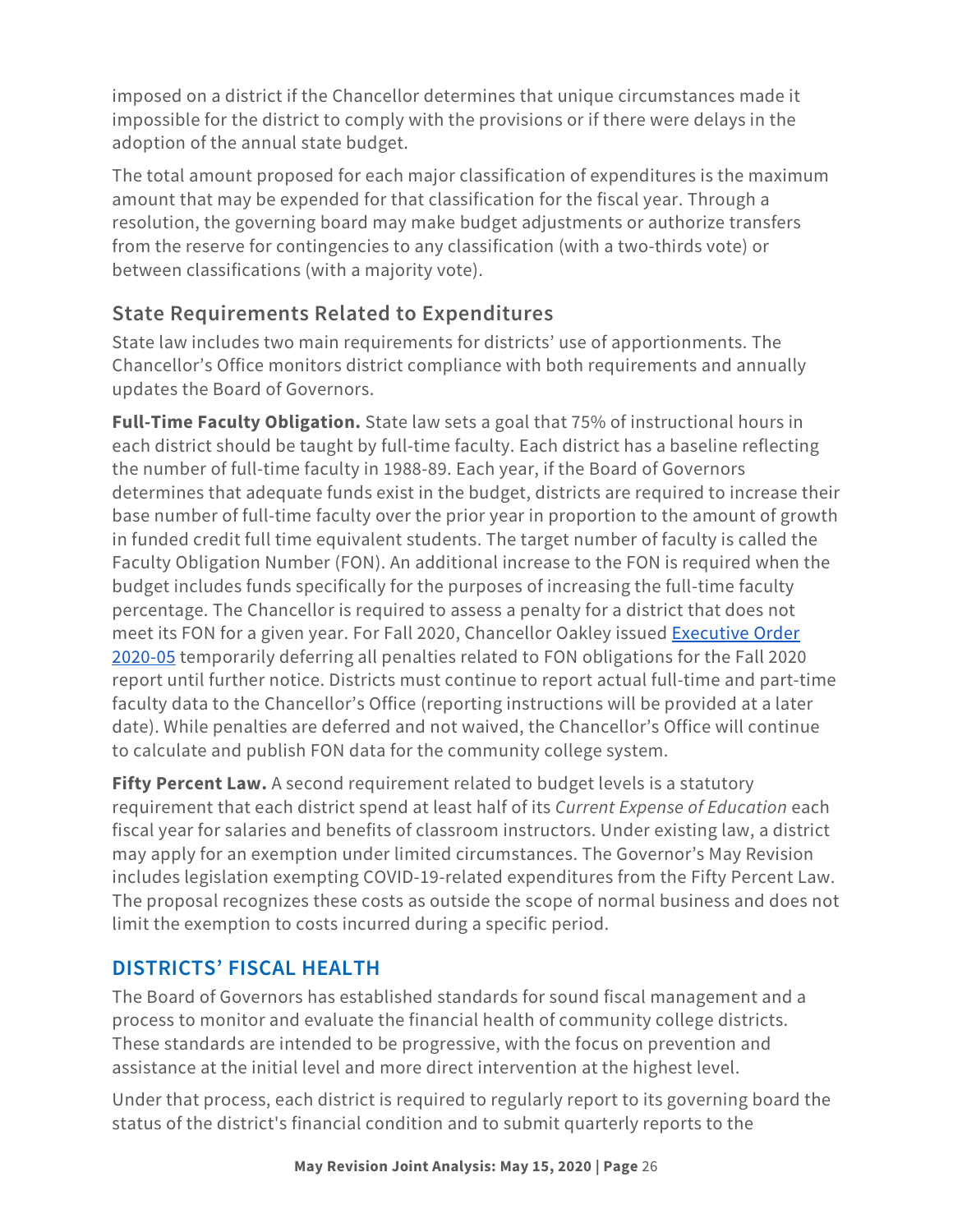Chancellor's Office. Based on these reports, the Chancellor is required to determine if intervention is needed. Specifically, intervention may be necessary if a district's report indicates a high probability that, if trends continue unabated, the district will need an emergency apportionment from the state within three years or that the district is not in compliance with principles of sound fiscal management. The Chancellor's Office's intervention could include, but is not limited to, requiring the submission of additional reports, requiring the district to respond to specific concerns, or directing the district to prepare and adopt a plan for achieving fiscal stability. The Chancellor also could assign a special trustee.

The Chancellor's Office's primary focus is the district's unrestricted general fund. The Chancellor's Office reviews the current, historical, and projected fund balances. Specifically, the Chancellor's Office assesses the unrestricted general fund balance as a percentage of all expenditures and other outgo of unrestricted general fund. The minimum prudent percentage of unrestricted general fund balance to all expenditures and other outgo of unrestricted general fund is 5%. This minimum prudent percentage is considered necessary to protect cash flow and respond to uncertainties.

Districts are strongly encouraged to regularly assess risks to their fiscal health. The Fiscal Crisis and Management Assistance Team has developed a Fiscal Health Risk Analysis for districts as a management tool to evaluate key fiscal indicators that may help measure a district's risk of insolvency in the current and two subsequent fiscal years.

### **Next Steps**

Following release of the Governor's May Revision, the budget process moves very quickly. LAO typically publishes analyses of the May Revision within a few days. Budget subcommittees convene to review the proposals and often take action on both January and May proposals within about a week. Subcommittees report their recommendations to full committees, which in turn report to their respective houses. Not long after, a budget conference committee convenes to resolve differences between the two houses' versions of the budget by June 15, the state constitutional deadline for the Legislature to approve a budget. (See Appendix B for a more complete overview of the state budget process.)

This year, Legislative leaders expect to amend the budget in August or September, as noted earlier, once more complete revenue information is available.

For further information throughout the budget process, please visit the **Budget News** section of the Chancellor's Office website.

The ACCCA, ACBO, Chancellor's Office, and the League expect to provide additional budget updates following approval of the budget in June. Further analyses will be sent at the release and approval of any amended budgets during the 2020-21 fiscal year.

### **Appendices**

Please see the following pages for supplemental information:

● Appendix A: Overview of the State Budget Process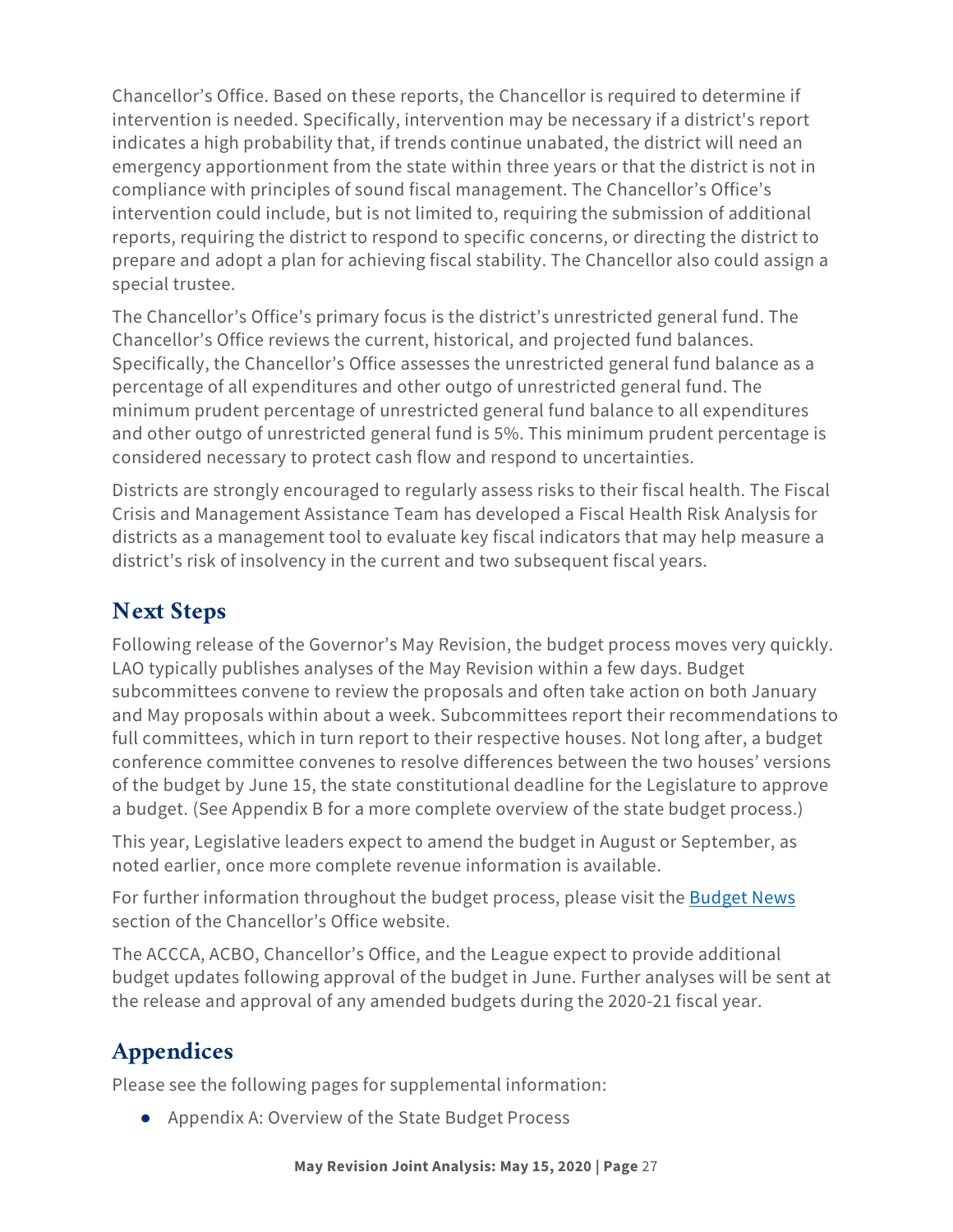- Appendix B: Board of Governors' Revised State Budget Priorities Compared to Governor's May Revision
- Appendix C: Glossary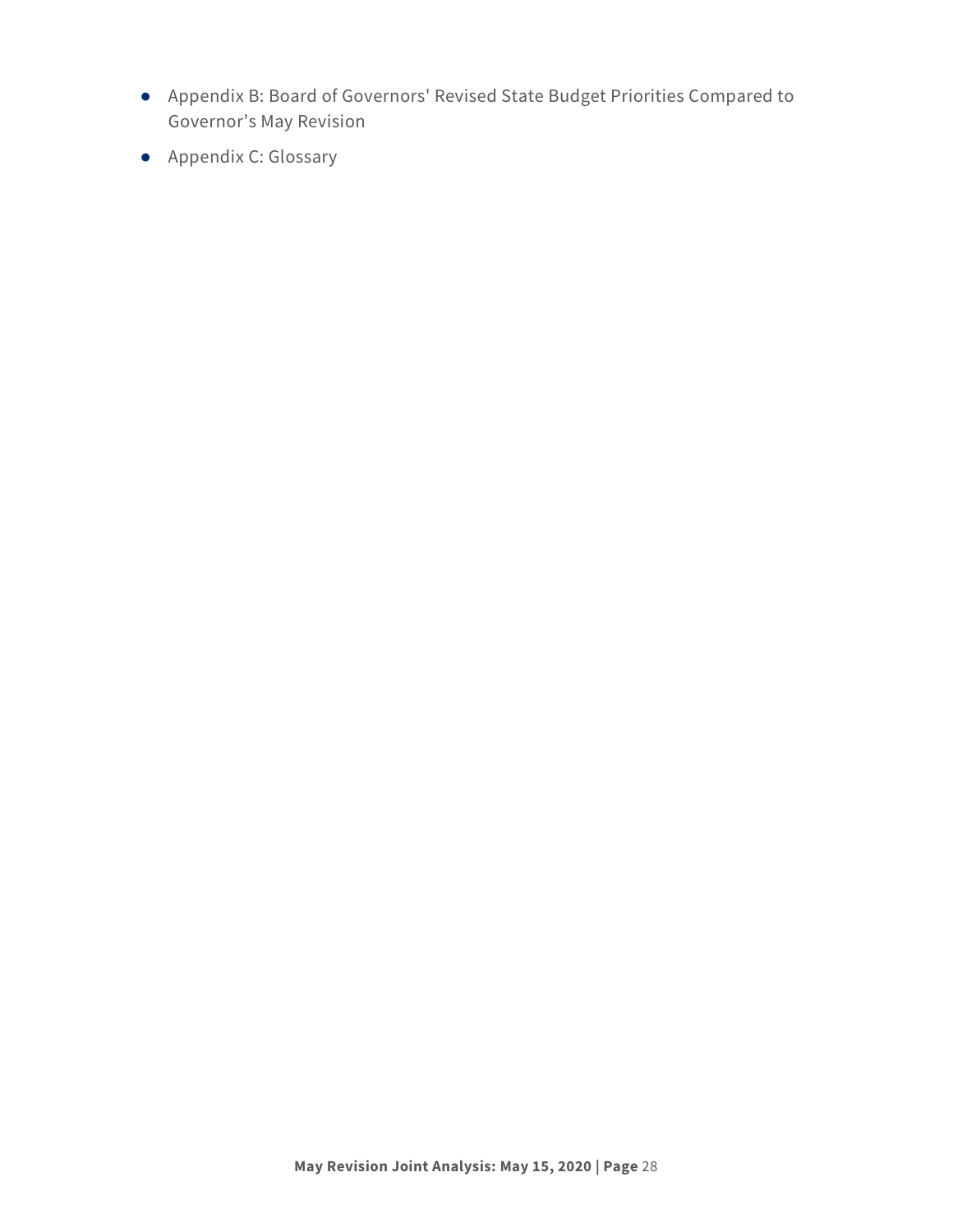### **Appendix A: Overview of the State Budget Process**

The Governor and the Legislature adopt a new budget every year. The Constitution requires a balanced budget such that, if proposed expenditures exceed estimated revenues, the Governor is required to recommend changes in the budget. The fiscal year runs from July 1 through June 30.

**Governor's Budget Proposal.** The California Constitution requires that the Governor submit a budget to the Legislature by January 10 of each year. The Director of Finance, who functions as the chief financial advisor to the Governor, directs the preparation of the Governor's Budget. The state's basic approach is incremental budgeting, estimating first the costs of existing programs and then adjusting those program levels. By law, the chairs of the budget committees in each house of the Legislature—the Senate Budget and Fiscal Review Committee and the Assembly Budget Committee—introduce bills reflecting the Governor's proposal. These are called budget bills, and the two budget bills are identical at the time they are introduced.

**Related Legislation.** Some budget changes require that changes be made to existing law. In these cases, separate bills—called "trailer bills"—are considered with the budget. By law, all proposed statutory changes necessary to implement the Governor's Budget are due to the Legislature by February 1.

**Legislative Analyses**. Following the release of the Governor's Budget in January, the LAO begins its analyses of and recommendations on the Governor's proposals. These analyses, each specific to a budget area (such as higher education) or set of budget proposal (such as transportation proposals), typically are released beginning in mid-January and continuing into March.

**Governor's Revised Proposals.** Finance proposes adjustments to the January budget through "spring letters." Existing law requires Finance to submit most changes to the Legislature by April 1. Existing law requires Finance to submit, by May 14, revised revenue estimates, changes to Proposition 98, and changes to programs budgeted based on enrollment, caseload, and population. For that reason, the May Revision typically includes significant changes for the CCC budget. Following release of the May Revision, the LAO publishes additional analyses evaluating new and amended proposals.

**Legislative Review.** The budget committees assign the items in the budget to subcommittees, which are organized by areas of state government (e.g., education). Many subcommittees rely heavily on the LAO analyses in developing their hearing agendas. For each January budget proposal, a subcommittee can adopt, reject, or modify the proposal. Any January proposals not acted on remain in the budget by default. May proposals, in contrast, must be acted on to be included in the budget. In addition to acting on the Governor's budget proposals, subcommittees also can add their own proposals to the budget.

When a subcommittee completes its actions, it reports its recommendations back to the full committee for approval. Through this process, each house develops a version of the budget that is a modification of the Governor's January budget proposal.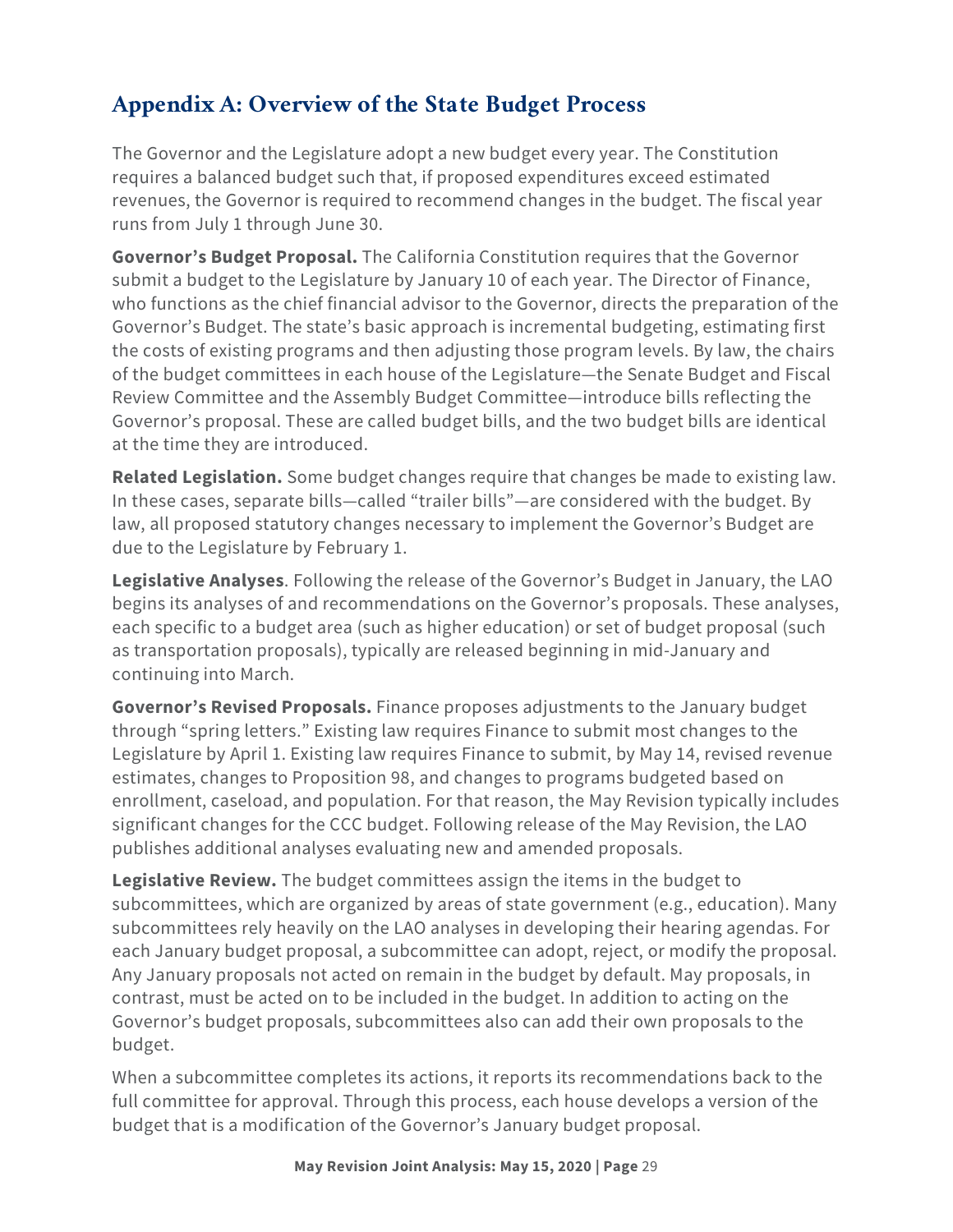A budget conference committee is then appointed to resolve differences between the Senate and Assembly versions of the budget. The administration commonly engages with legislative leaders during this time to influence conference committee negotiations. The committee's report reflecting the budget deal between the houses is then sent to the full houses for approval.

**Budget Enactment**. Typically, the Governor has 12 days to sign or veto the budget bill. The Governor also has the authority to reduce or eliminate any appropriation included in the budget. Because the budget bill is an urgency measure, the bill takes effect as soon as it is signed.



#### **SEQUENCE OF THE ANNUAL STATE BUDGET PROCESS**

**Additional Steps for 2020-21 Budget.** The administration and legislative leaders have indicated that, following approval of the budget in June, they will continue working on the state budget. They expect to consider amendments to the budget in August or September 2020 reflecting the first available information about the impact of the COVID-19 health emergency on state revenues. Further, they expect any budget amendments would (1) focus on recovering from the effects of the emergency, (2) likely include sizeable ongoing budget reductions, and (3) include no new spending proposals other than those related to COVID-19, wildfires, and homelessness.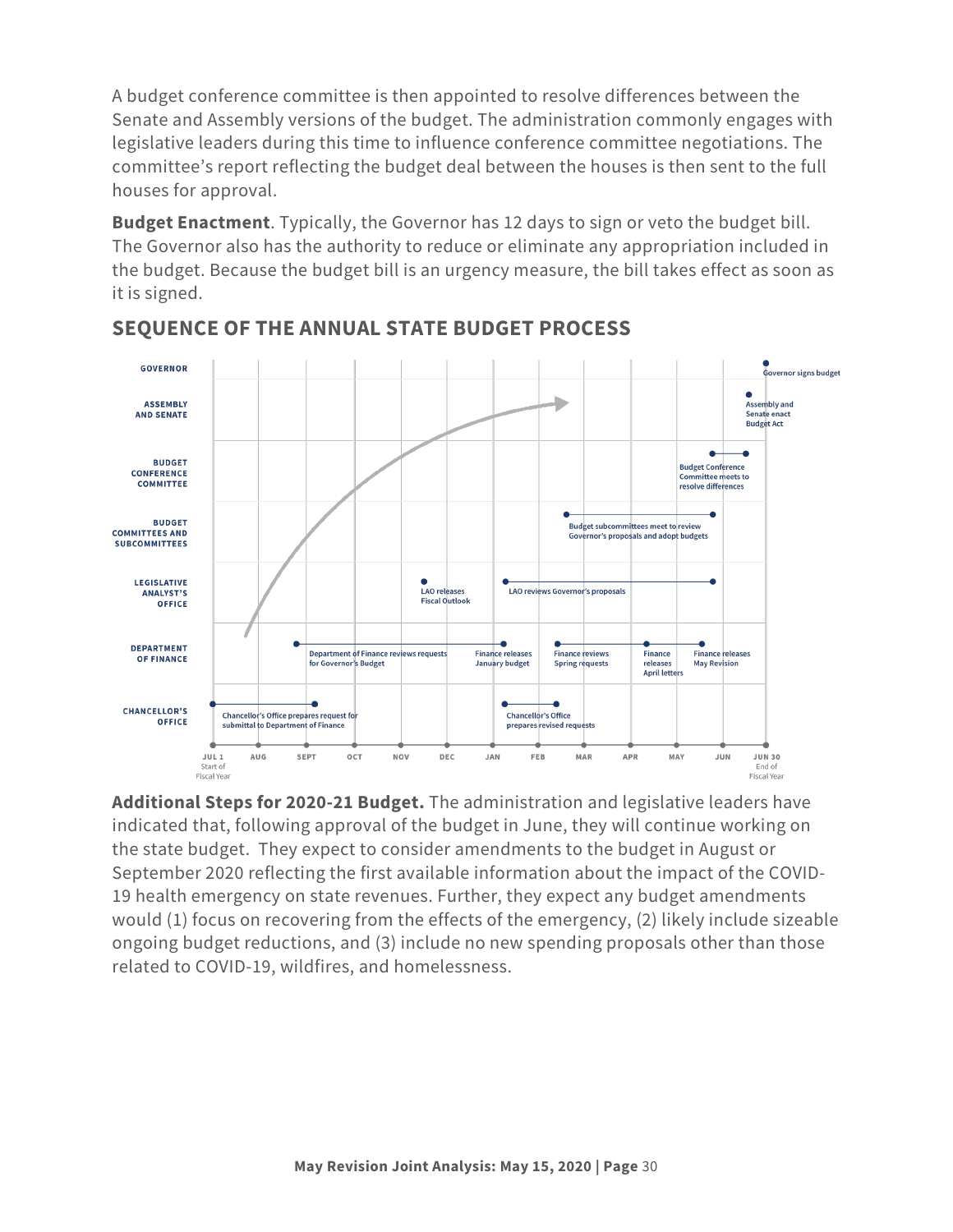## **Appendix B: Board of Governors Revised State Budget Priorities Compared to Governors May Revision**

| <b>Board of Governors' Revised State Budget</b><br><b>Priorities</b>                                                                                                                                                                      | <b>Governor's May Revision</b>                                                                                                                                                     |
|-------------------------------------------------------------------------------------------------------------------------------------------------------------------------------------------------------------------------------------------|------------------------------------------------------------------------------------------------------------------------------------------------------------------------------------|
| <b>Ongoing Investments</b>                                                                                                                                                                                                                |                                                                                                                                                                                    |
| \$199.1 million for a cost of living<br>adjustment (COLA) to the Student<br>Centered Funding Formula and workload<br>adjustments to base resources.                                                                                       | Not funded. Reduces Student Centered<br>Funding Formula support by 10%, provides<br>no COLA, employs deferrals resulting in a<br>net reduction of 12% from 2019-20 to 2020-<br>21. |
| \$10 million to transition classes and<br>student services online, expand student<br>services and support systems, and ensure<br>that online courses and instructional<br>materials meet federal and state<br>accessibility requirements. | Not funded, but Governor encourages<br>public higher education segments to work<br>together to improve online learning.                                                            |
| \$5 million to support programs for part-<br>time faculty.                                                                                                                                                                                | Reduces support for part-time faculty<br>compensation and office hours by 15%.                                                                                                     |
| <b>Budget-Neutral Actions</b>                                                                                                                                                                                                             |                                                                                                                                                                                    |
| Consolidation of multiple disparate<br>funding streams for system support and<br>accountability, currently included in<br>various categorical program set-asides<br>and statewide programs, into a unified<br>CCC System Support Program. | Provides legislation to consolidate support<br>services, as in the Governor's January<br>budget, and applies a 15% reduction to<br>consolidated program funding.                   |
| <b>One-Time Investments</b>                                                                                                                                                                                                               |                                                                                                                                                                                    |
| \$40 million to mitigate the loss of student<br>fee revenues and maintain educational<br>quality.                                                                                                                                         | Not funded.                                                                                                                                                                        |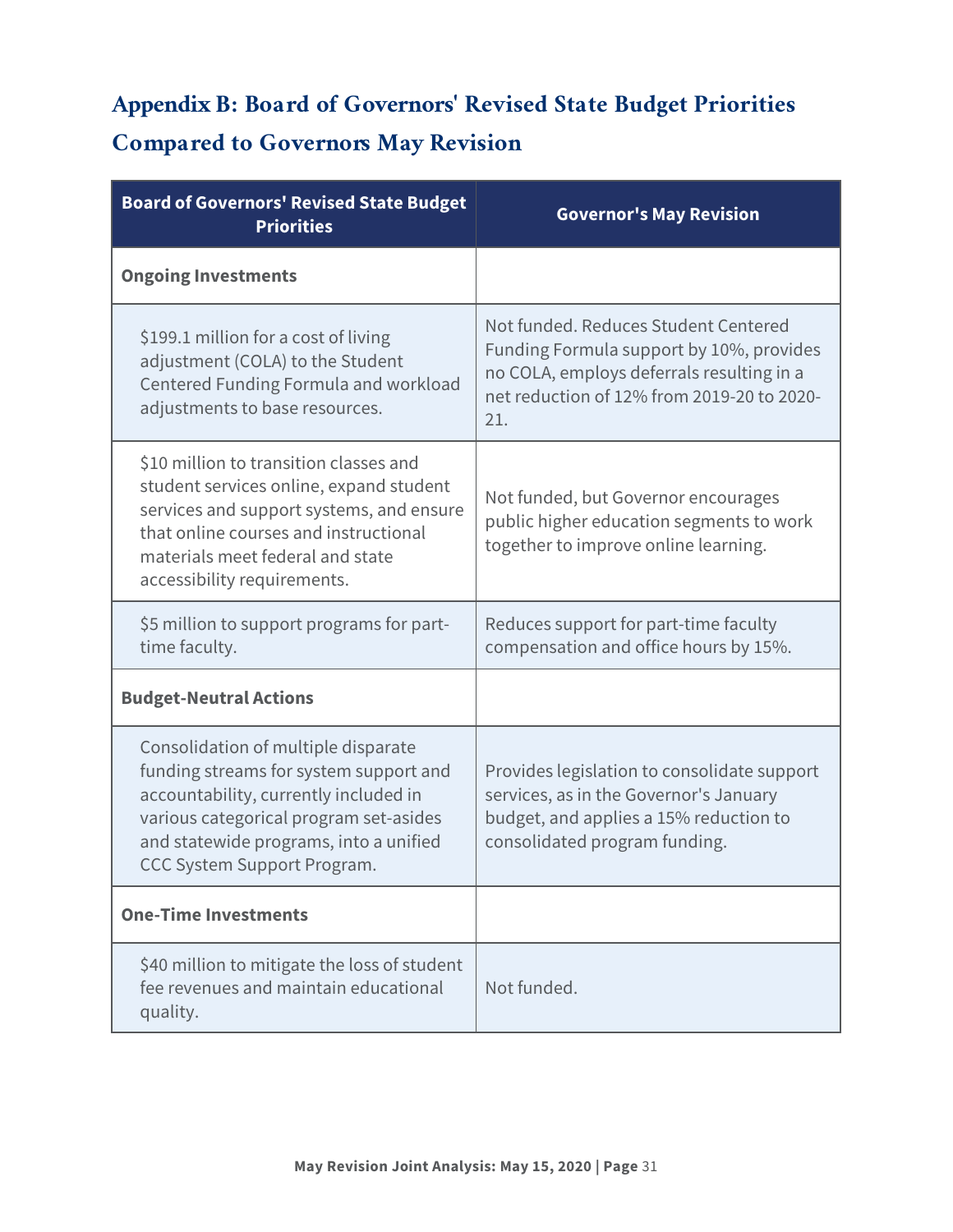| \$25 million to help faculty transition to<br>quality online instruction and adopt<br>innovative models including competency-<br>based learning.                                                                                                           | Not funded, but Governor encourages<br>public higher education segments to work<br>together to improve online learning,<br>including collaborating on competency-<br>based instruction and credit by<br>examination. |
|------------------------------------------------------------------------------------------------------------------------------------------------------------------------------------------------------------------------------------------------------------|----------------------------------------------------------------------------------------------------------------------------------------------------------------------------------------------------------------------|
| \$15 million for a block grant to help<br>colleges meet students' basic needs and<br>provide emergency assistance, including<br>funds for equipment, internet access,<br>retention grants, and other support as<br>students transition to online learning. | Not funded.                                                                                                                                                                                                          |
| \$10 million for a statewide pilot<br>fellowship program to improve faculty<br>diversity.                                                                                                                                                                  | Not funded.                                                                                                                                                                                                          |
| <b>Re-Appropriation of Critical Investments</b>                                                                                                                                                                                                            |                                                                                                                                                                                                                      |
| \$36 million reappropriation of expiring<br>funds to support critical categorical<br>programs.                                                                                                                                                             | Reappropriations redirected to offset<br><b>Student Centered Funding Formula</b><br>reductions.                                                                                                                      |
| <b>Non-Proposition 98 Investments</b>                                                                                                                                                                                                                      |                                                                                                                                                                                                                      |
| Approval of a new Cal Grant framework<br>that focuses resources on the most<br>financially vulnerable students.                                                                                                                                            | No proposal. However, budget maintains<br>full funding for Cal Grant programs and<br>state-funded CCC student aid programs.                                                                                          |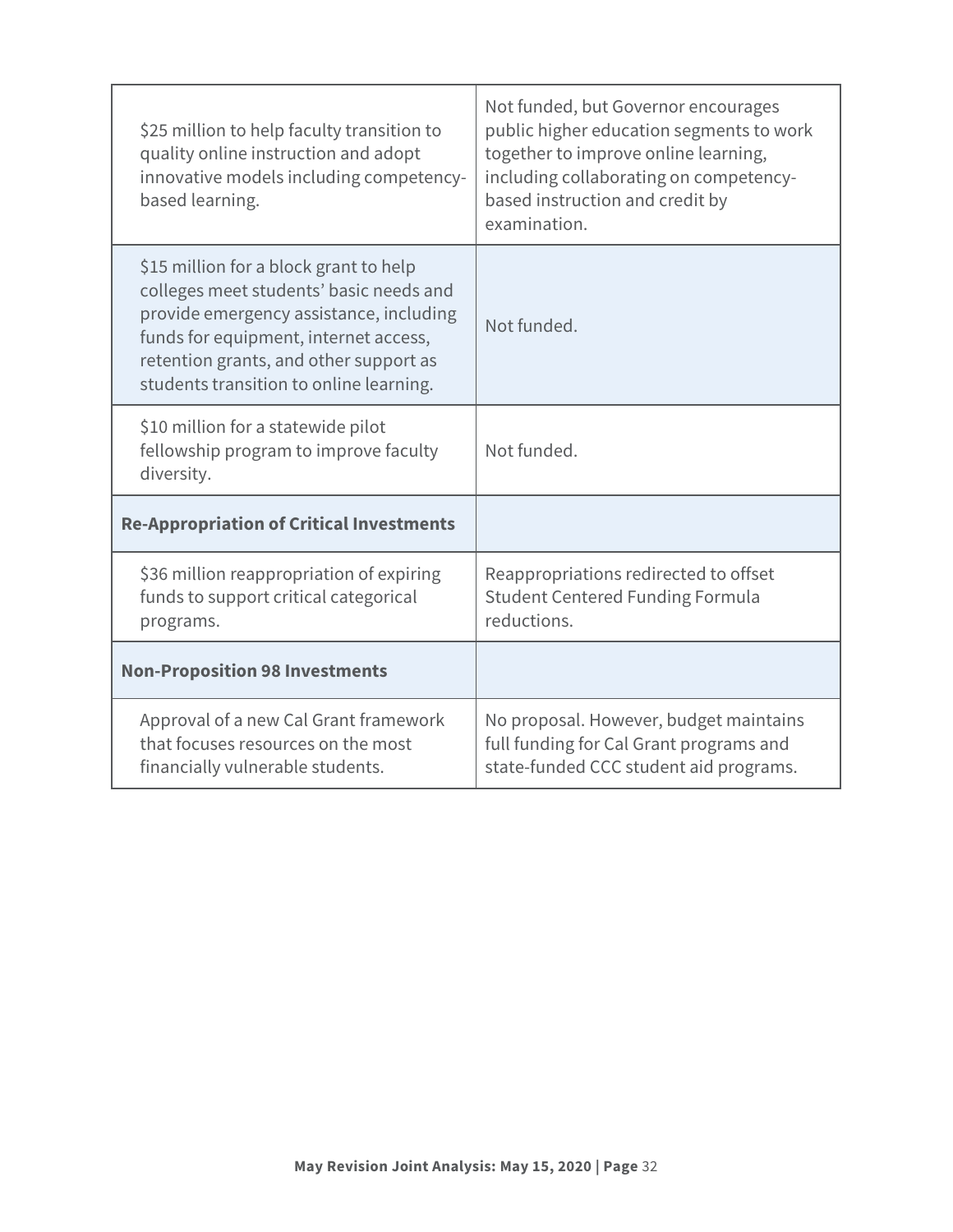### **Appendix C: Glossary**

**Appropriation:** Money set apart by legislation for a specific use, with limits in the amount and period during which the expenditure is to be recognized.

**Augmentation:** An increase to a previously authorized appropriation or allotment.

**Bond Funds:** Funds used to account for the receipt and disbursement of non-selfliquidating general obligation bond proceeds.

**Budget:** A plan of operation expressed in terms of financial or other resource requirements for a specific period.

**Budget Act (BA):** An annual statute authorizing state departments to expend appropriated funds for the purposes stated in the Governor's Budget, amended by the Legislature, and signed by the Governor.

**Budget Year (BY):** The next state fiscal year, beginning July 1 and ending June 30, for which the Governor's Budget is submitted (i.e., the year following the current fiscal year).

**Capital Outlay:** Expenditures which result in acquisition or addition of land, planning and construction of new buildings, expansion or modification of existing buildings, or purchase of equipment related to such construction, or a combination of these.

**Cost of Living Adjustment (COLA):** Increases provided in state-funded programs intended to offset the effects of inflation.

**Current Year (CY):** The present state fiscal year, beginning July 1 and ending June 30 (in contrast to past or future periods).

**Department of Finance (DOF or Finance):** A state fiscal control agency. The Director of Finance is appointed by the Governor and serves as the chief fiscal policy advisor.

**Expenditure:** Amount of an appropriation spent or used.

**Fiscal Year (FY):** A 12-month budgeting and accounting period. In California state government, the fiscal year begins July 1 and ends the following June 30.

**Fund:** A legal budgeting and accounting entity that provides for the segregation of moneys or other resources in the State Treasury for obligations in accordance with specific restrictions or limitations.

**General Fund (GF):** The predominant fund for financing state operations; used to account for revenues which are not specifically designated by any other fund.

**Governor's Budget:** The publication the Governor presents to the Legislature by January 10 each year, which includes recommended expenditures and estimates of revenues.

**Legislative Analyst's Office (LAO):** A nonpartisan office that provides fiscal and policy advice to the Legislature.

**Local Assistance:** Expenditures made for the support of local government or other locally administered activities.